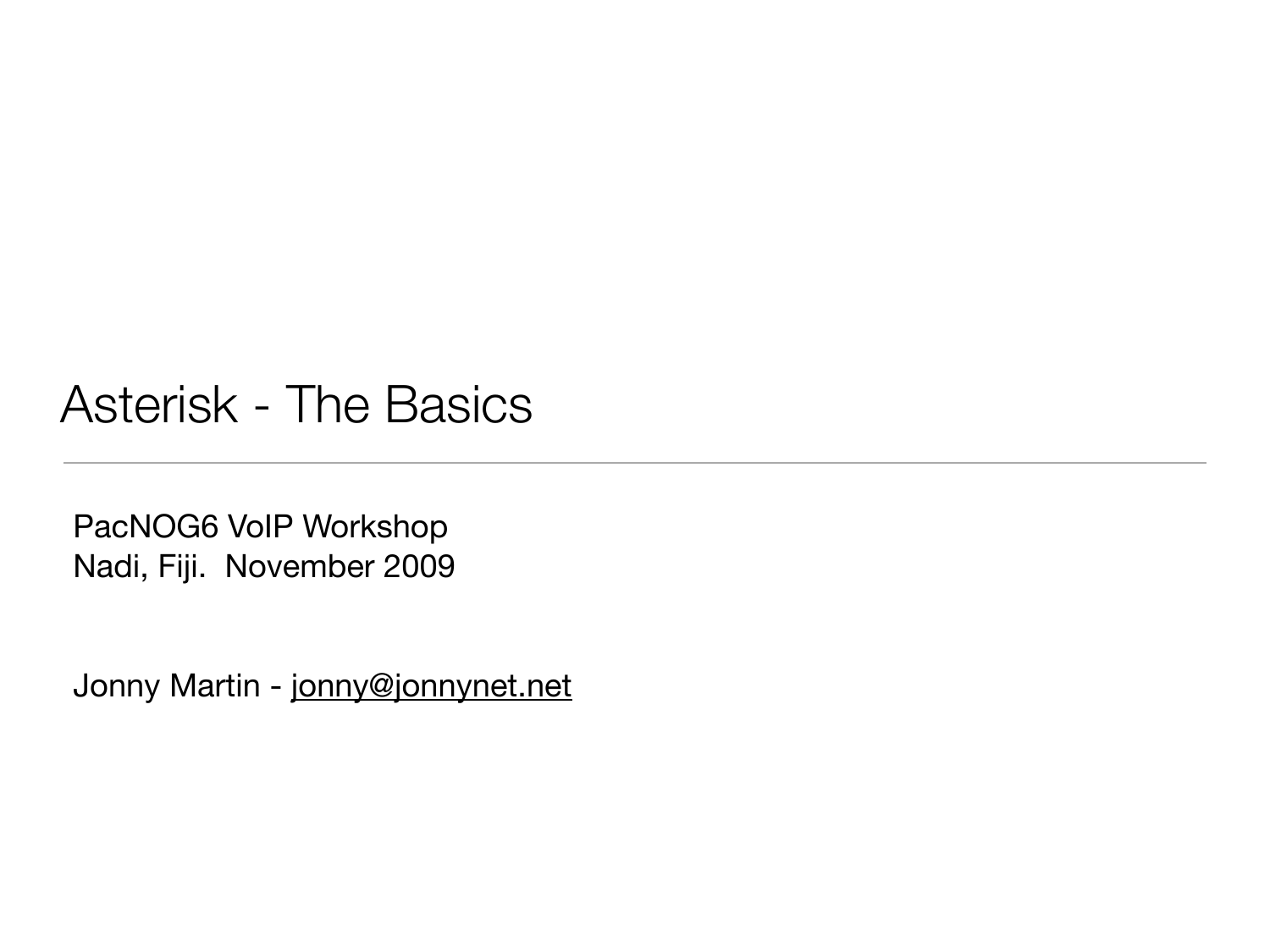## What is Asterisk

- Asterisk, *The* Open Source PBX. [www.asterisk.org](http://www.asterisk.org)
- A complete PBX in software
- Runs on virtually any OS
- Support for most VoIP protocols
- Most full-featured PBX features already built in
	- MOH, conferencing, queues, voicemail, IVR...
- Supports many different hardware telephony cards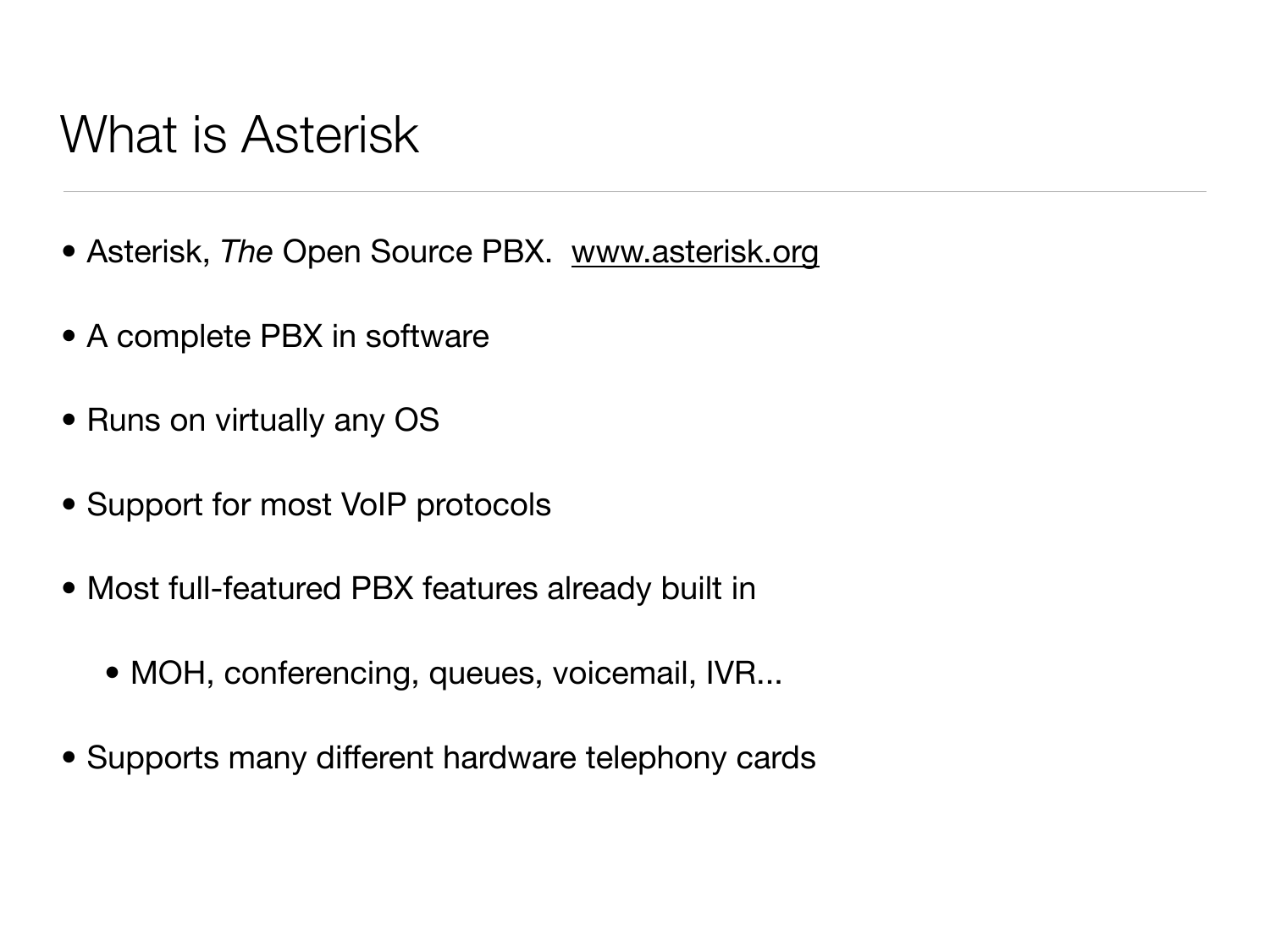## Asterisk Documentation

- There's lots of info all over the place, some of it contrary though
- [www.voip-info.org](http://www.voip-info.org)
	- Lots of really good information, lots of plain wrong information too!
	- Defacto documentation store at this stage
- [www.asterisk.org](http://www.asterisk.org)
- [www.digium.org](http://www.digium.org)  hardware cards
- Asterisk CLI !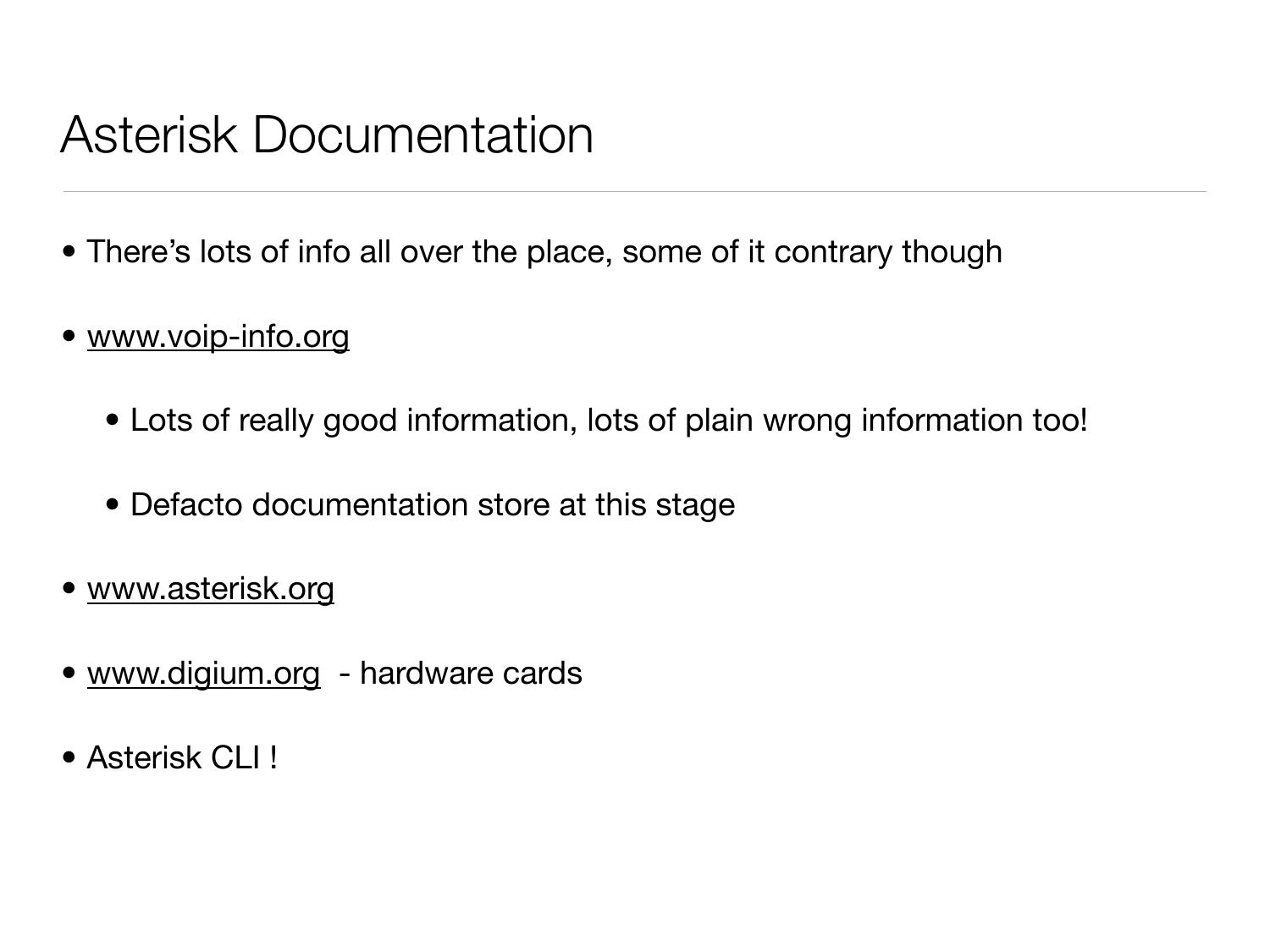# Useful Reading

- Asterisk, The Future of Telephony. By Jared Smith, Jim Van Meggelen, Leif Madsen. ISBN: 0-596-00962-3
	- Published under Creative Commons license
	- Can download, or buy a real book from O'Reilly
	- <http://www.asteriskdocs.org/modules/tinycontent/index.php?id=11>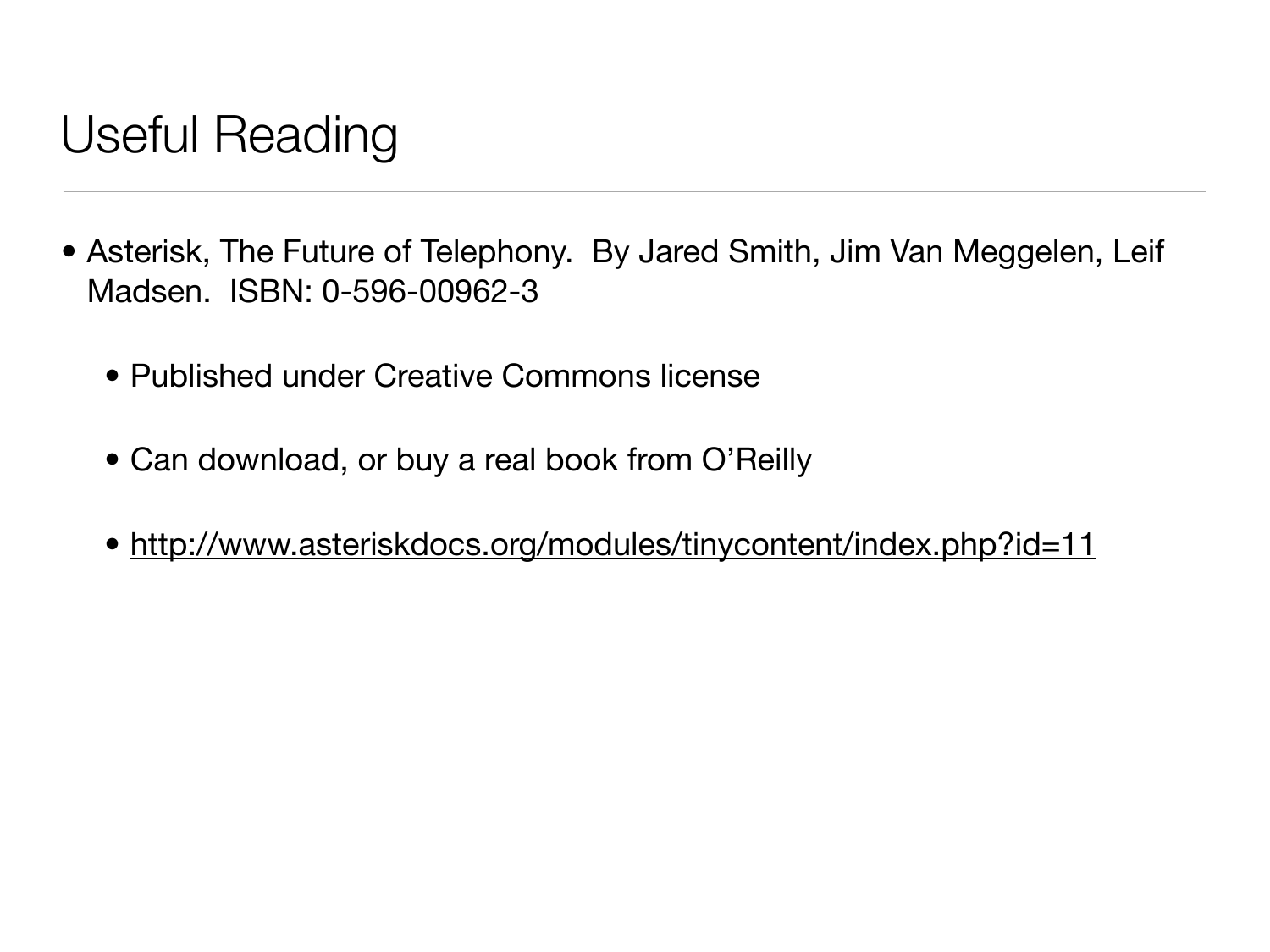#### Asterisk Versions

- Three versions currently in popular use:
	- 1.0 pretty much obsolete now, but it's good and stable
	- 1.2 the current release of choice for most, stable
		- We'll be dealing with v1.2
	- 1.4 all the new features in here, still a few bugs
	- 1.6 very latest version, still in development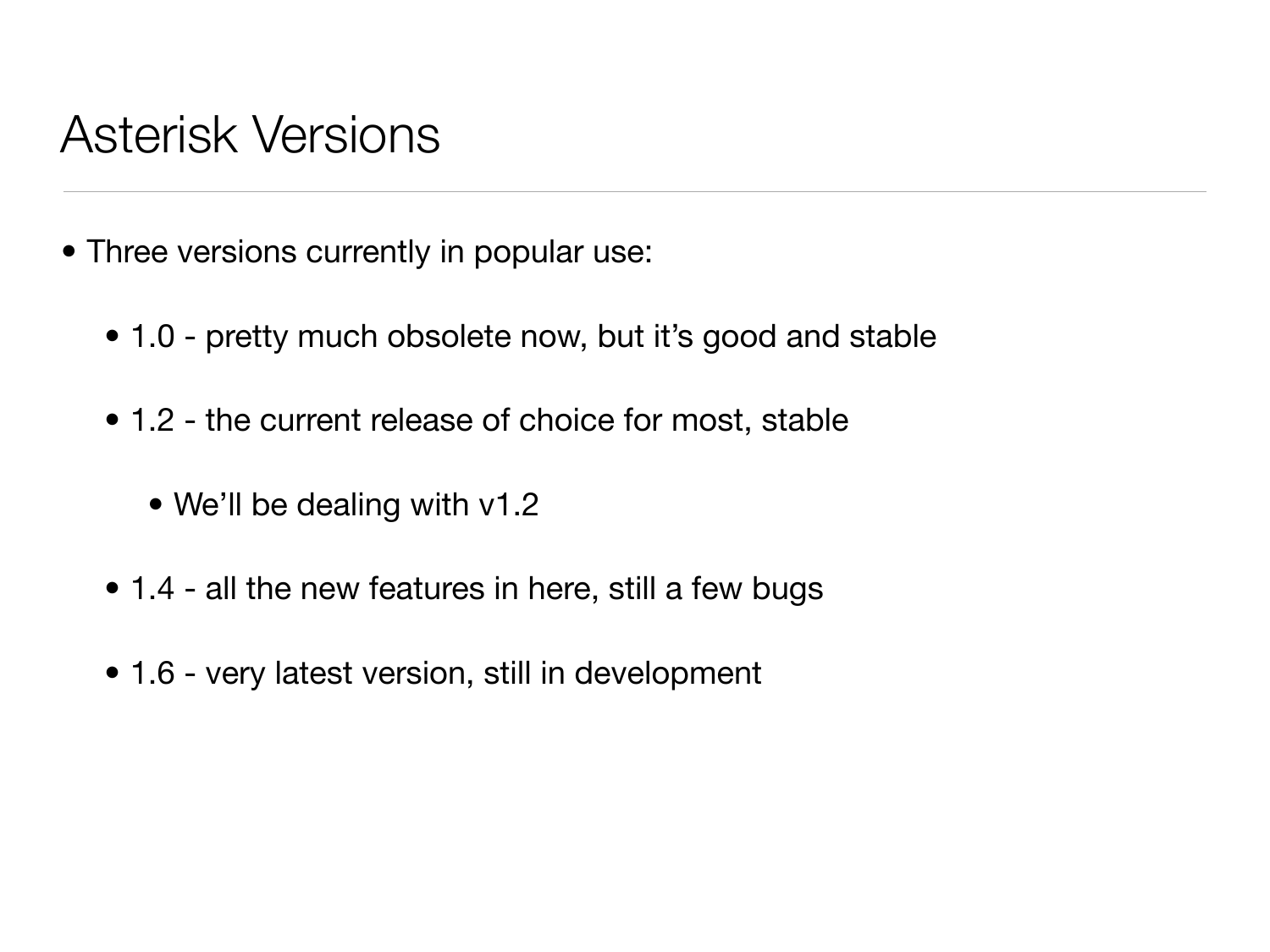# Installing Asterisk

- Asterisk uses three main packages:
	- asterisk
	- zaptel
	- libpri
- Compile Requirements:
	- GCC (version 3.x or later)
	- Kernel source
	- Kernel headers
	- bison
	- openssl, openssl-dev, libssl-dev
	- libnewt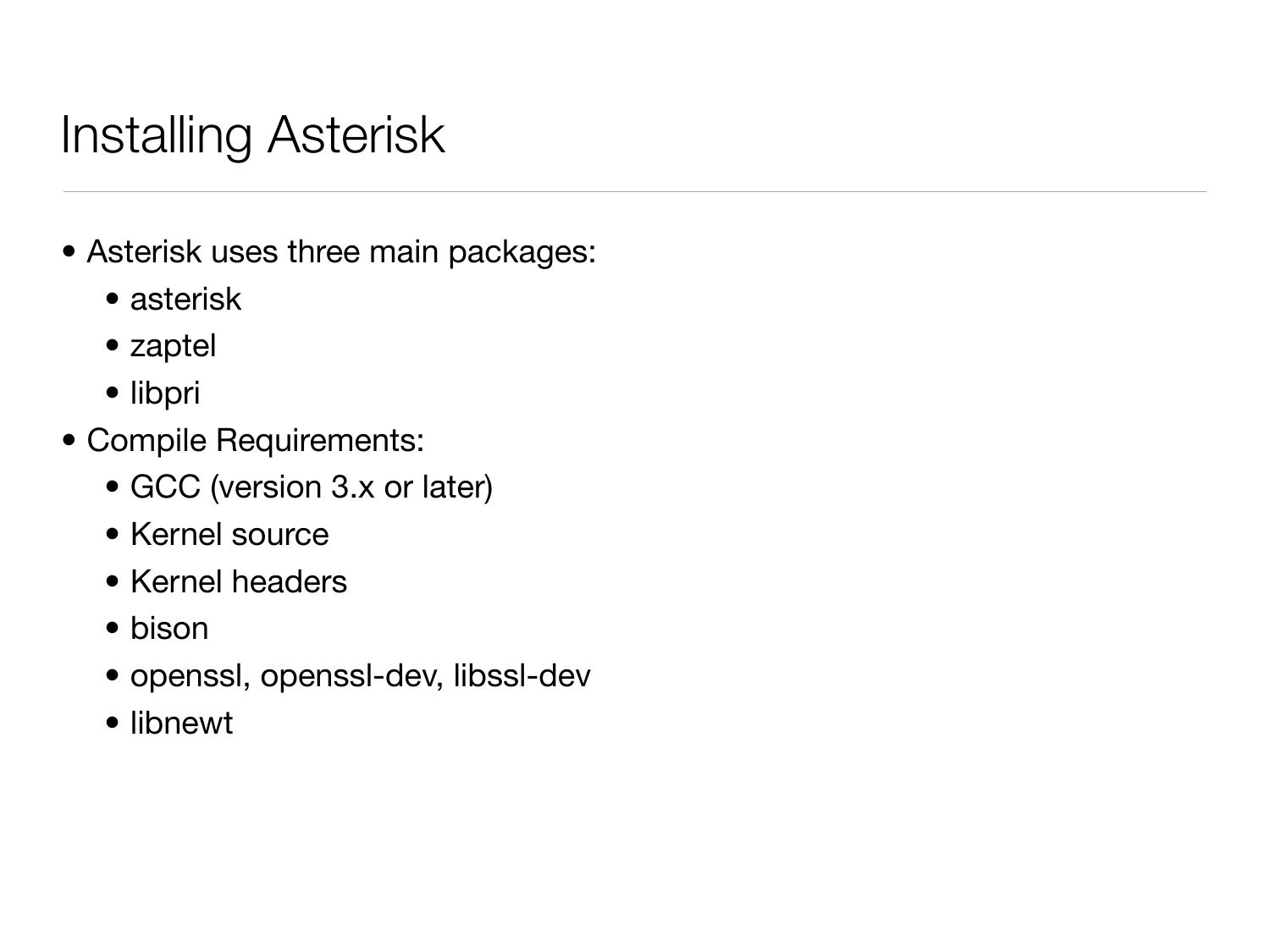#### Download Source

```
# cd /usr/src/ 
# wget -–passive-ftp ftp.digium.com/pub/asterisk/asterisk-1.*.tar.gz 
# wget -–passive-ftp ftp.digium.com/pub/asterisk/asterisk-sounds-*.tar.gz 
# wget -–passive-ftp ftp.digium.com/pub/zaptel/zaptel-*.tar.gz 
# wget -–passive-ftp ftp.digium.com/pub/libpri/libpri-*.tar.gz
```

```
# tar zxvf zaptel-*.tar.gz 
# tar zxvf libpri-*.tar.gz 
# tar zxvf asterisk-*.tar.gz 
# tar zxvf asterisk-sounds*.tar.gz
```
**\* If using Linux kernel 2.4 a symbolic link named linux-2.4 is required pointing to your kernel source:**

```
#ln –s /usr/src/`uname –r` /usr/src/linux-2.4
```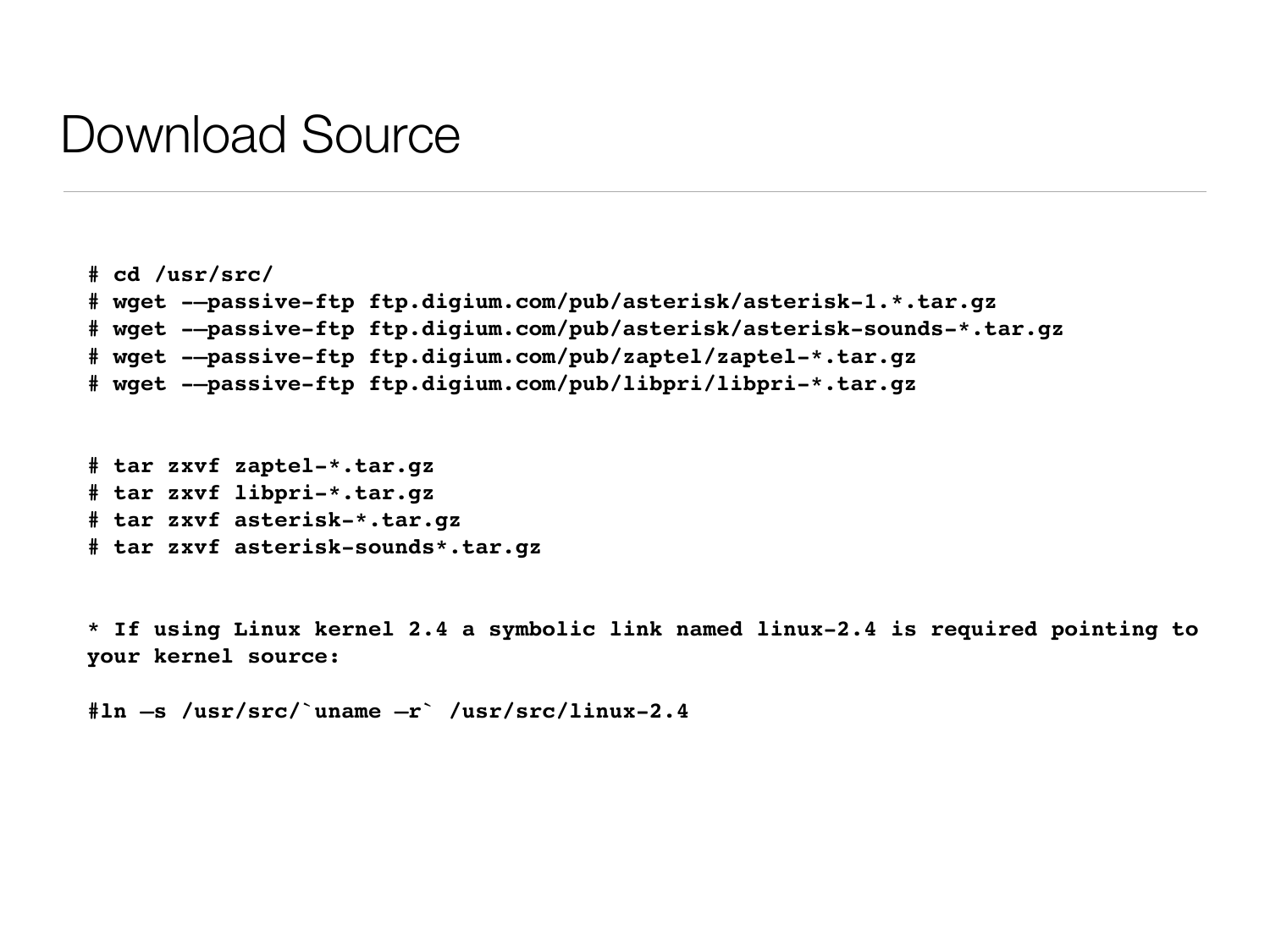# Compile Zaptel

- Several features in Asterisk require an accurate timing source, e.g. conferencing
- Digium PCI hardware provides this 1kHz timing clock
- If you aren't using PCI hardware the *ztdummy* driver can be used
	- Kernels 2.4.5 and greater use the UHCI USB controller for this (so you need the *usb-uhci* module loaded)
	- The 2.6 kernel provides a 1kHz so a USB controller is not needed
- Need to uncomment out 'ztdummy' in Makefile

**MODULES=zaptel tor2 torisa wcusb wcfxo wctdm \ ztdynamic ztd-eth wct1xxp wct4xxp wcte11xp # ztdummy**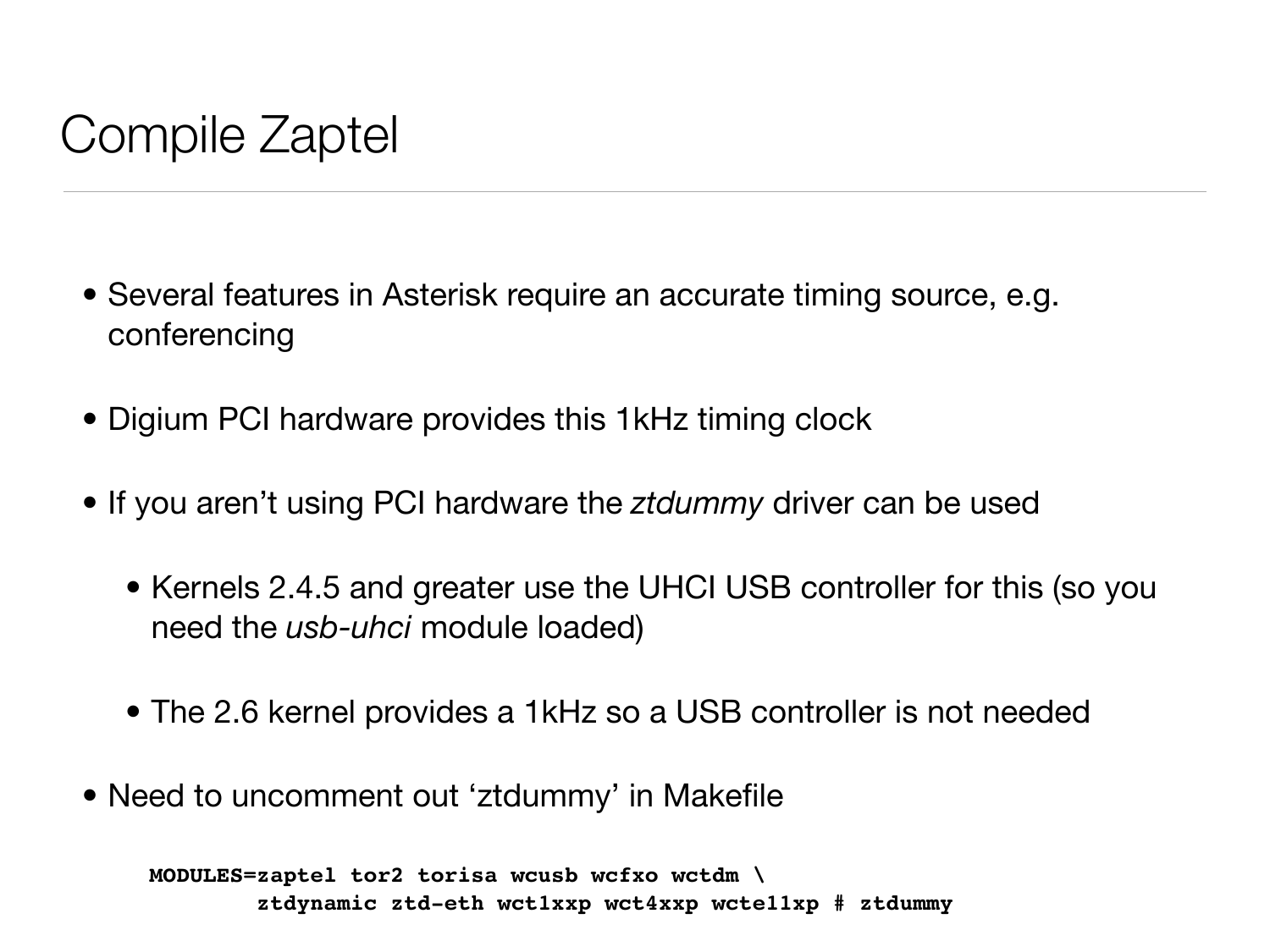# Compile Zaptel

**# cd /usr/src/zaptel-version # make clean # make # make install # make config**

- Also installs some tools:
	- *ztcfg* reads config in */etc/zaptel.conf* to configure hardware
	- *zttool* for monitoring installed hardware
	- *ztmonitor* for monitoring active channels
- zconfig.h contains many zaptel compile-time options echo cancellation options, RAS options, etc.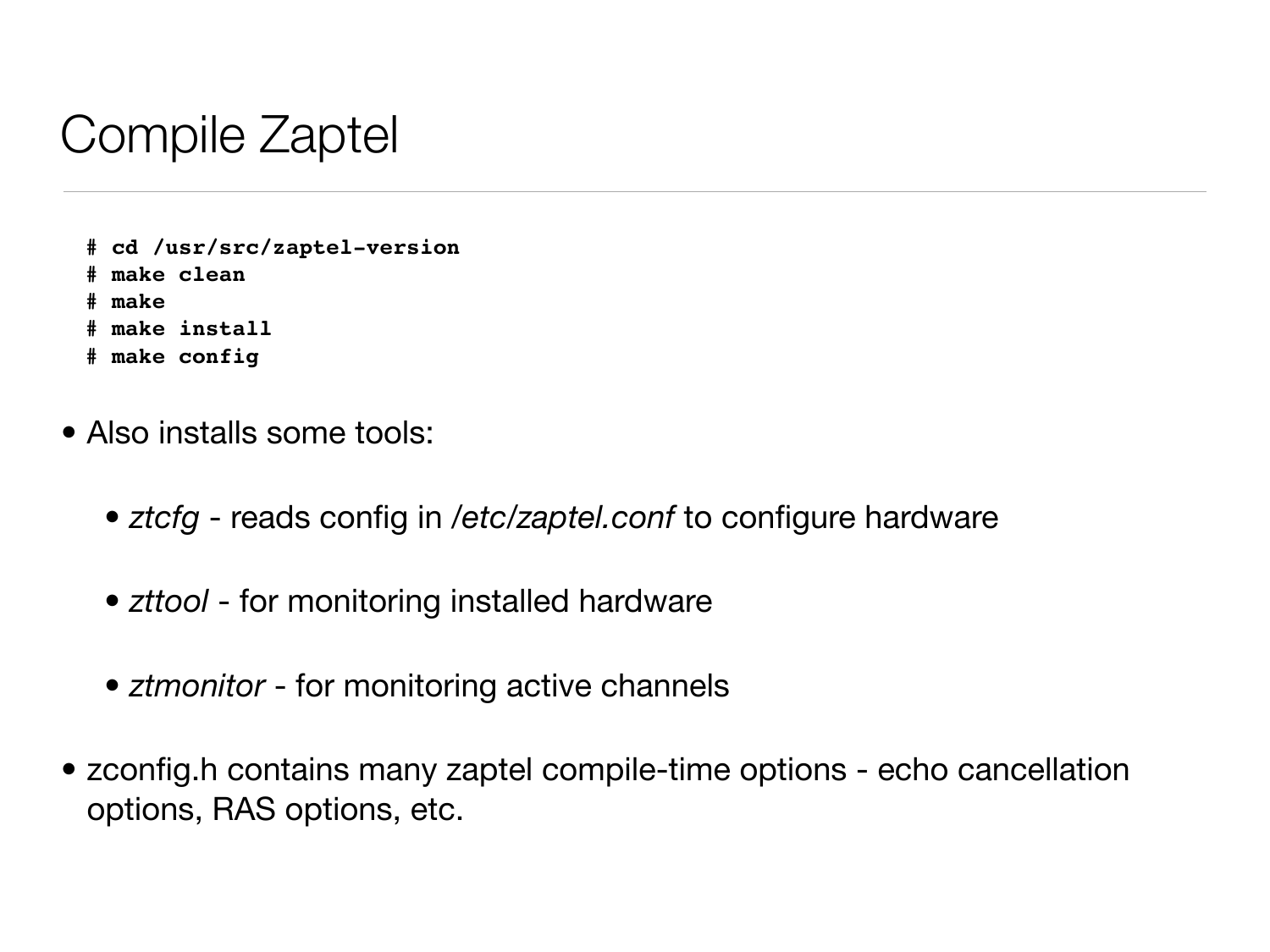# Compile Libpri

```
# cd /usr/src/libpri-version 
# make clean 
# make 
# make install
```
- Used by many manufacturers of PCI TDM cards
	- Safe to compile even if a card is not installed/used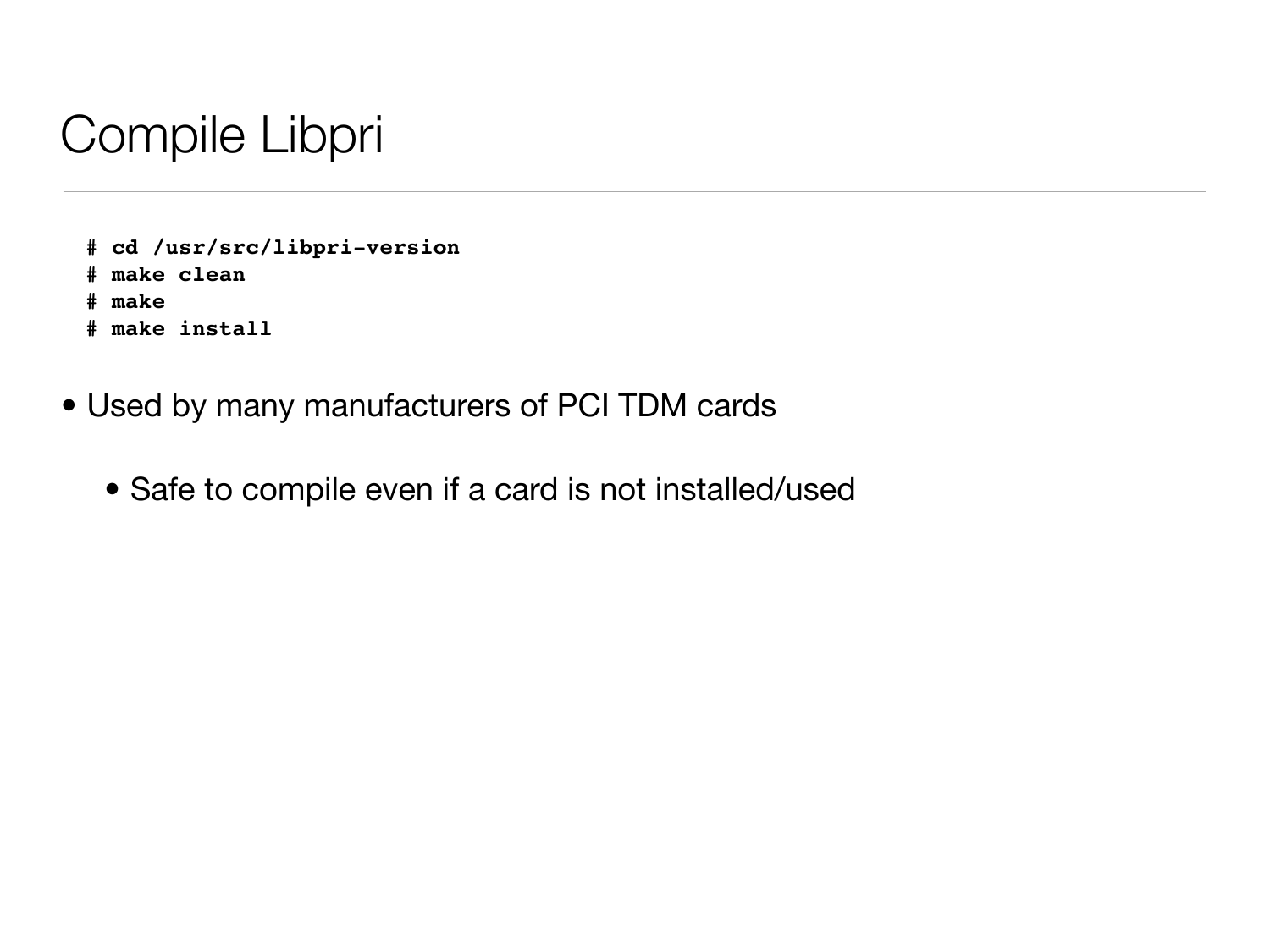## Compile Asterisk

**# cd /usr/src/asterisk-version** 

**# make clean** 

**# make** 

**# make install** 

**# make samples**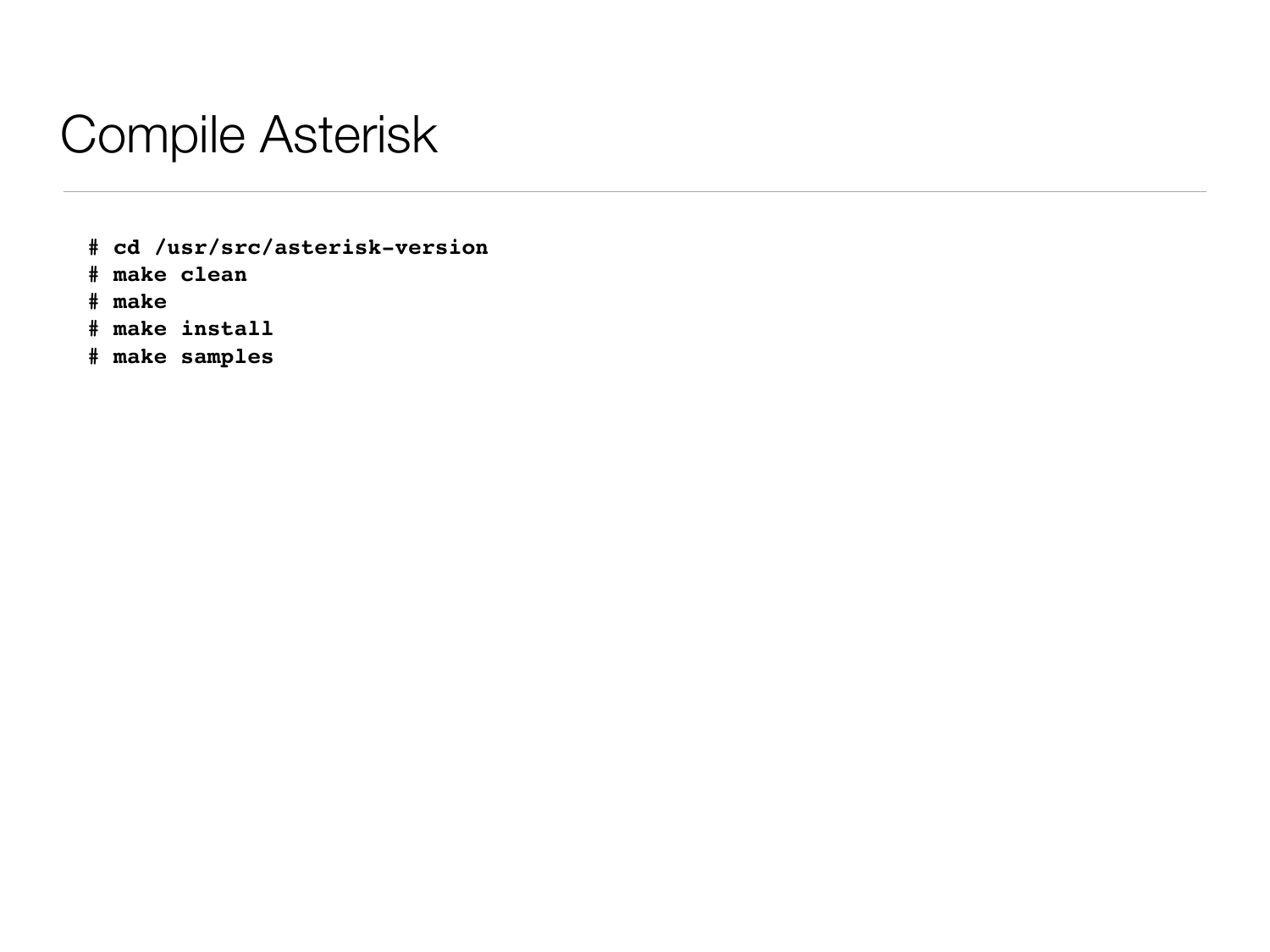# Package Install

- Much easier to use pre-compiled binary packages!
	- RPM packages for redhat
	- DEB packages for Debian
	- Asterisk.pkg for MacOSX <http://www.astmasters.net>
- We'll be using Debian .deb packages
	- Debain testing
	- Asterisk version 1.2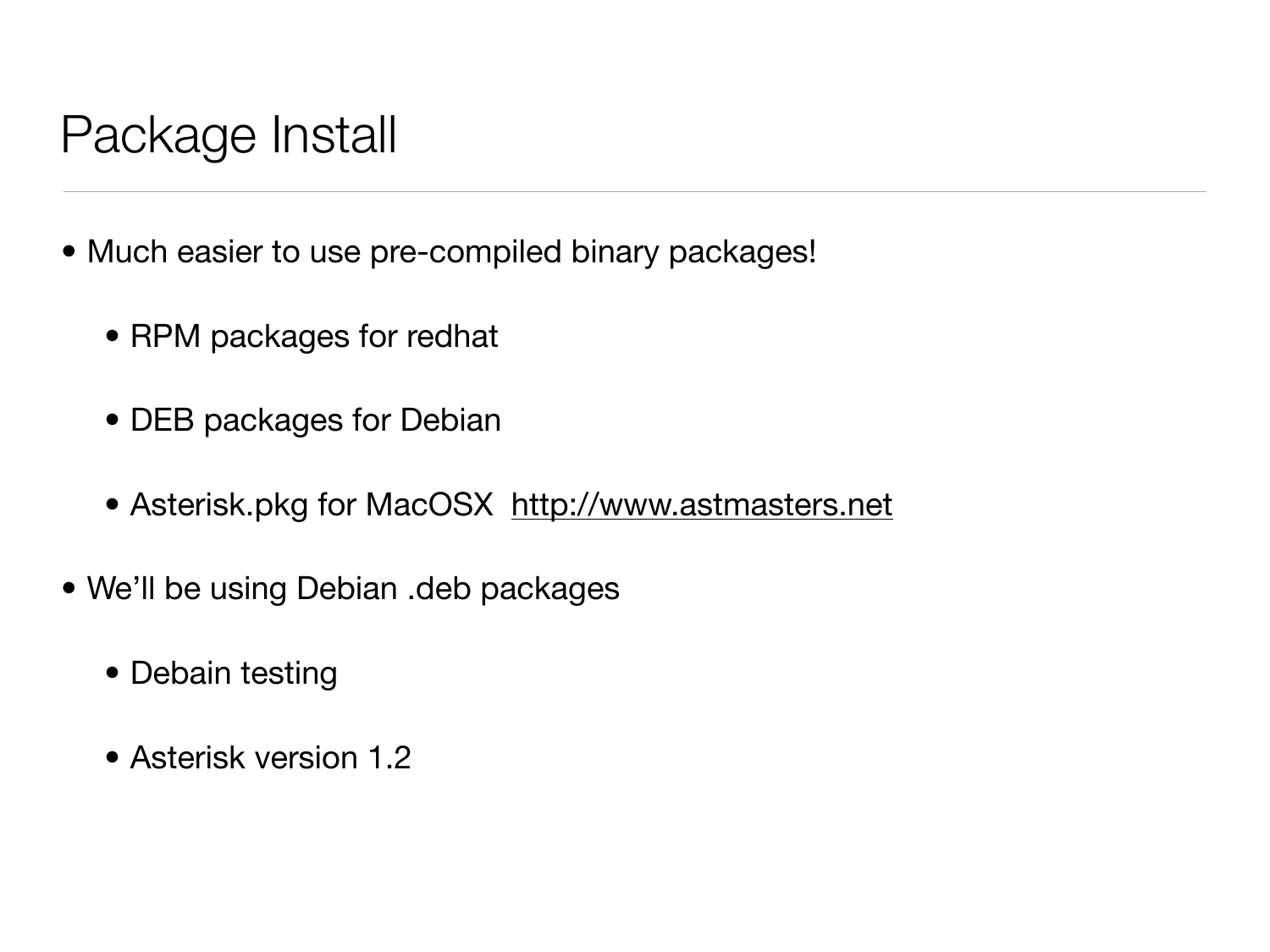#### Debian Install

```
apt-get install asterisk
apt-get install asterisk-sounds-extra
apt-get install zaptel
apt-get install zaptel-source
apt-get build-dep asterisk
   * if you need ztdummy:
   m-a prepare
   m-a build zaptel
dpkg -i zaptel-modules-xxxxxx.deb
depmod
modprobe zaptel
modprobe wcte11xp # if using TE110P single span T1/E1 card
modprobe wcfxo # if using single port FXO card
modprobe ztdummy # if using ztdummy
ztcfg
zttool
nano /etc/default/asterisk
* To get ztdummy, modify Makefile to uncomment 'ztdummy'
* On Debian, add 'ztdummy' to /etc/module to get ztdummy to load at boot
* set RUNASTERISK=yes in /etc/default/asterisk
```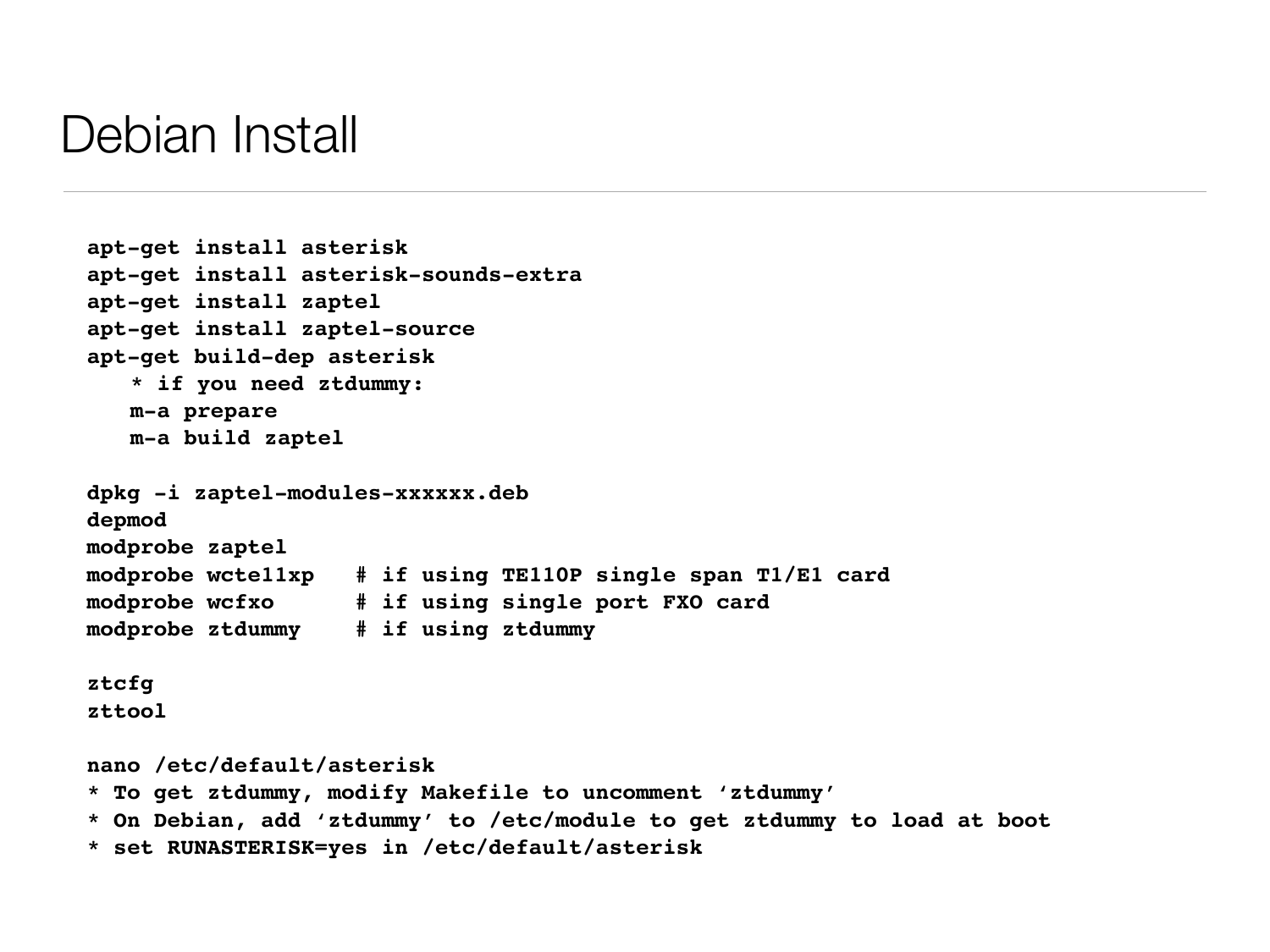## Asterisk File Locations (debian)

- /etc/asterisk/ Asterisk configuration files
- /var/lib/asterisk/ contains the astdb, firmware and keys
- /usr/share/asterisk/sounds in built asterisk sound prompts
- /var/spool/asterisk/ temporary files and voicemail files
- /var/log/asterisk/ Asterisk log files
- /var/log/asterisk/cdr-csv/ Asterisk call detail records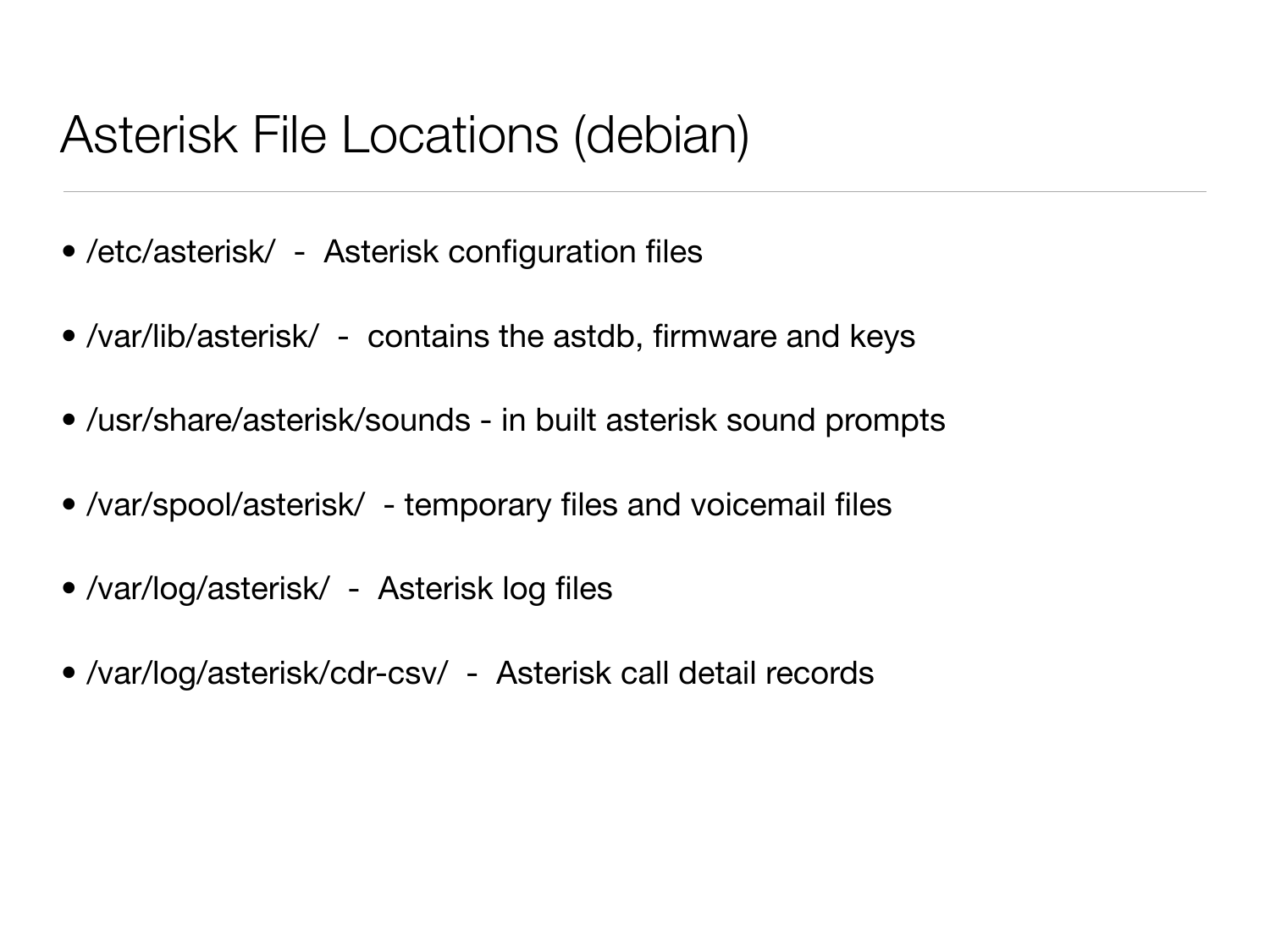# How Asterisk Works, in one slide or less!

- Asterisk is a hybrid TDM and packet voice PBX
- Interfaces any piece of telephony hardware or software to any application
- Prime components: channels and extensions conf the Asterisk dial plan
- Channels can be many different technologies SIP, IAX, H323, skinny, Zaptel, and others as they are created
- extensions.conf is basically a programming language controlling the flow of calls
- Applications do the work answer a channel, ring a channel, voicemail, etc.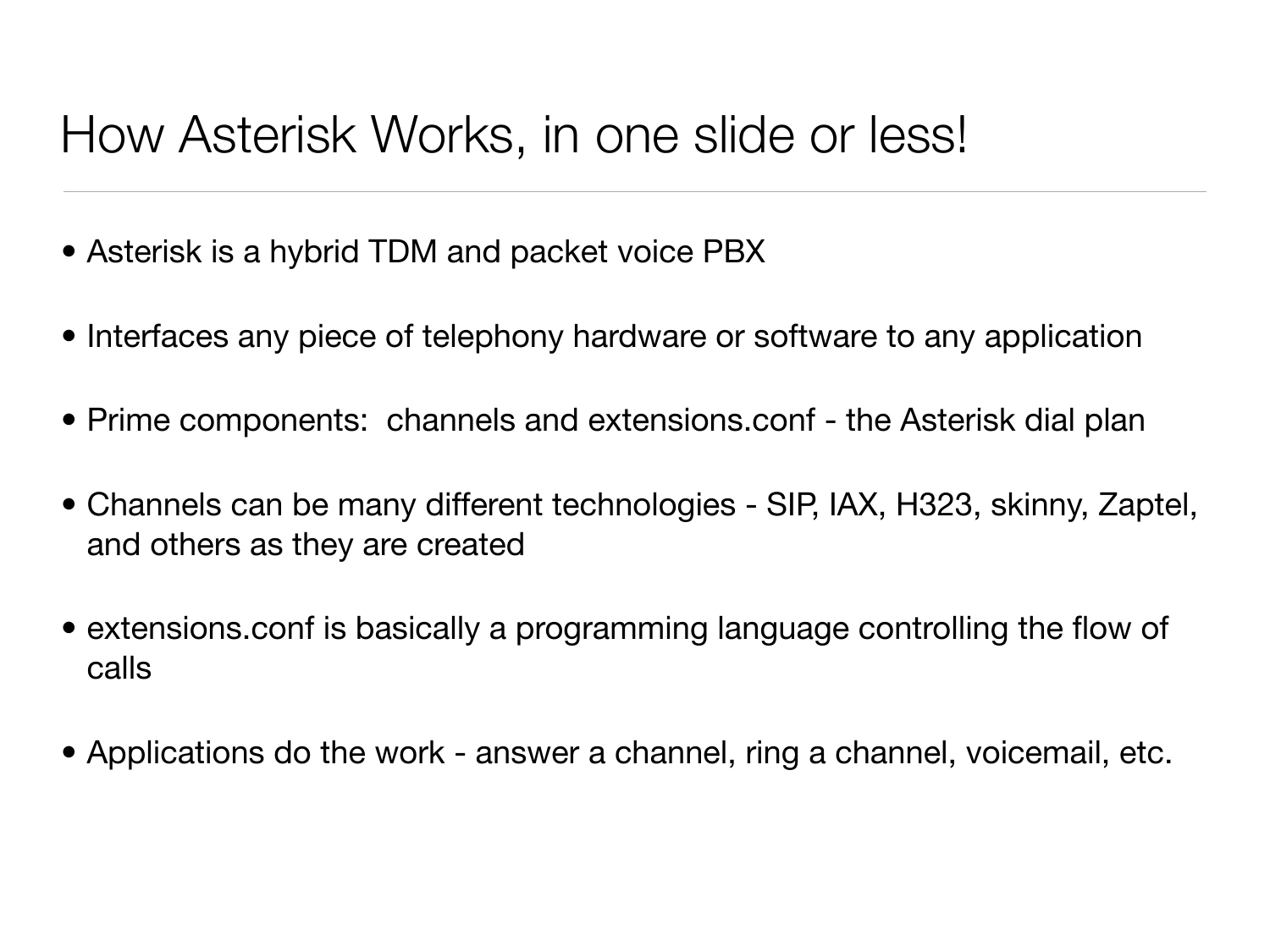## *The Asterisk Handbook* Asterisk Architecture *Chapter 2: Asterisk's Architecture*

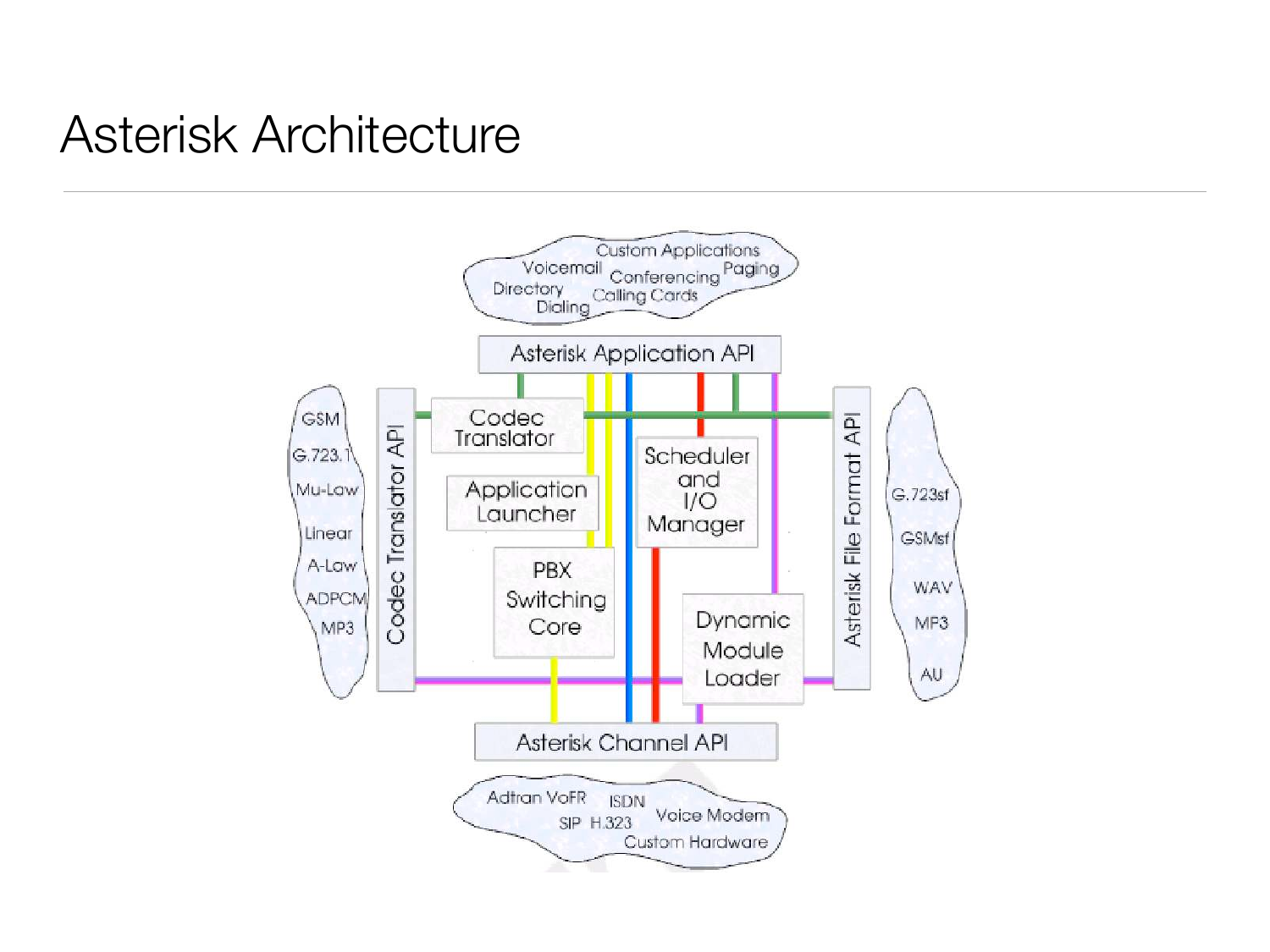

- [www.trixbox.org](http://www.trixbox.org)
- Asterisk PBX up and running in one hour
- The PBX formally known as Asterisk@Home
- Latest version = 2.0, based on Asterisk 1.2
- Full featured PBX system including all the regulars:
	- Voicemail, conferencing, call forwarding, extensions
- Provides web based interface, which in turn drives Asterisk configuration files
- We'll be looking at this later in the workshop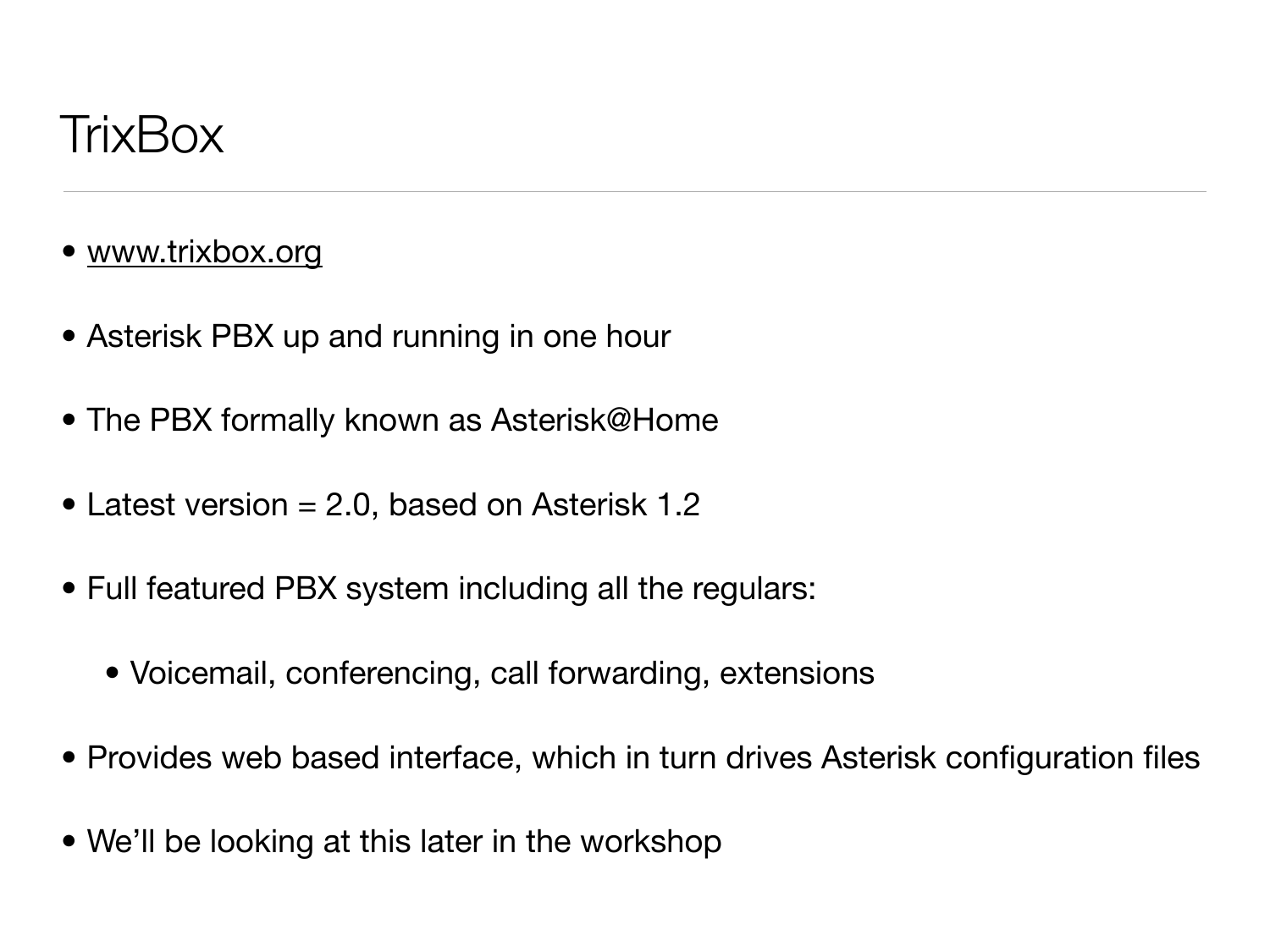# Asterisk Configuration Details

- Text based configuration files
	- sip.conf
	- extensions.conf
	- voicemail.conf
	- agents.conf
	- queues.conf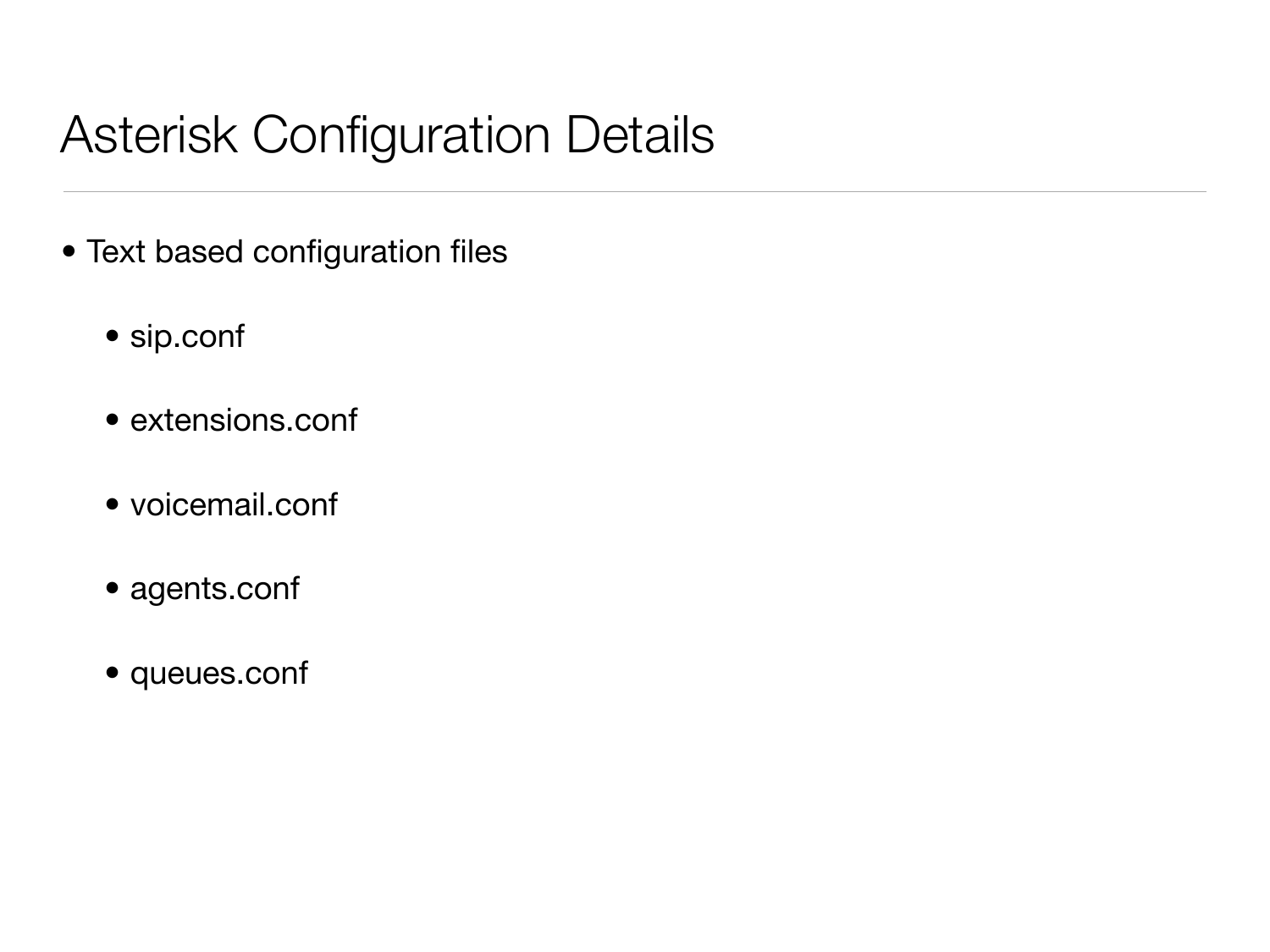#### sip.conf

#### **/etc/asterisk/sip.conf**

**[general] context=default ; Default context for incoming calls port=5060 ; UDP Port to bind to (SIP standard port is 5060) bindaddr=0.0.0.0 ; IP address to bind to (0.0.0.0 binds to all) srvlookup=yes ; Enable DNS SRV lookups on outbound calls [2000] type=friend ; both send and receive calls from this peer host=dynamic ; this peer will register with us username=2000 secret=j3nny canreinvite=no ; don't send SIP re-invites (ie. terminate rtp stream) nat=yes ; always assume peer is behind a NAT context=phones ; send calls to 'phones' context dtmfmode=rfc2833 ; set dtmf relay mode allow=all ; allow all codecs**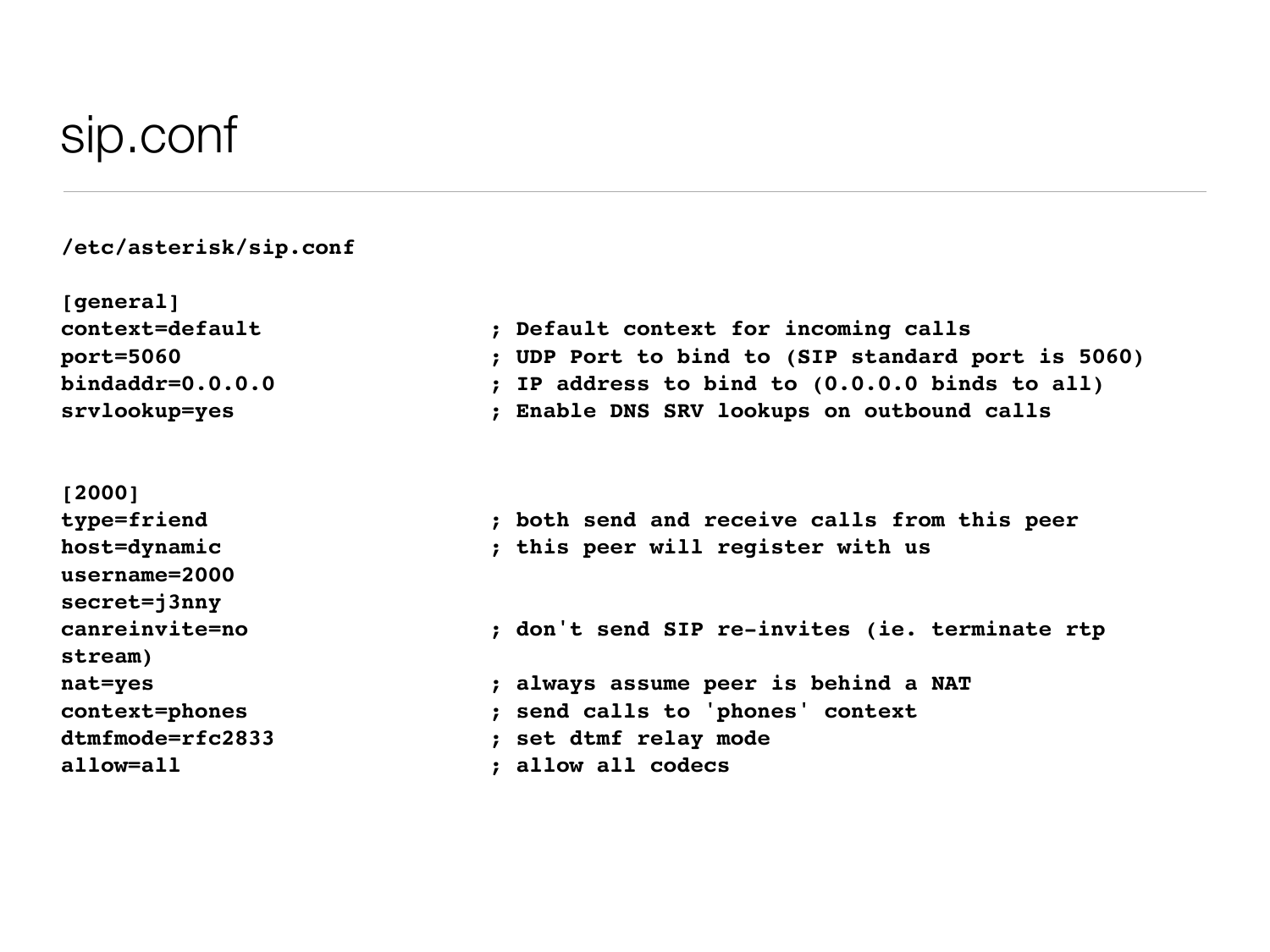## sip.conf ...ctd

**[pstn-gateway] type=friend disallow=all allow=alaw context=from-pstn-gateway host=pstn-gateway.jonnynet.net canreinvite=no dtmfmode=rfc2833 allow=all**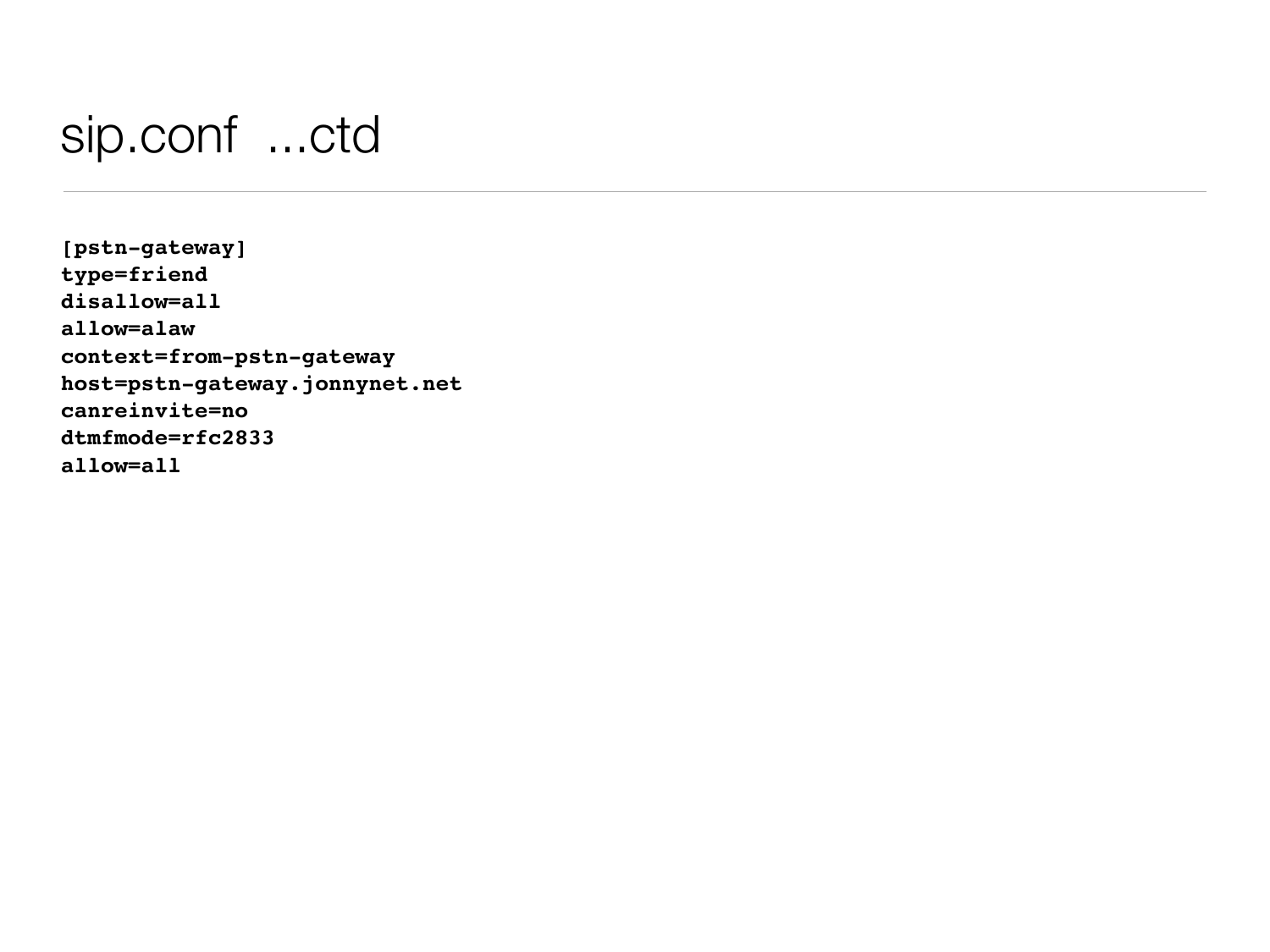#### extensions.conf

```
/etc/asterisk/extensions.conf
[general]
static=yes ; default values for changes to this file
writeprotect=no ; by the Asterisk CLI
[globals]
; variables go here
[default]
; default context
[from-pstn-gateway]
; context for calls coming from wlg-gateway
exten => 4989560,1,GoTo(phones,2000,1)
exten => _.,1,Congestion() 

 ; everyone else gets congestion
```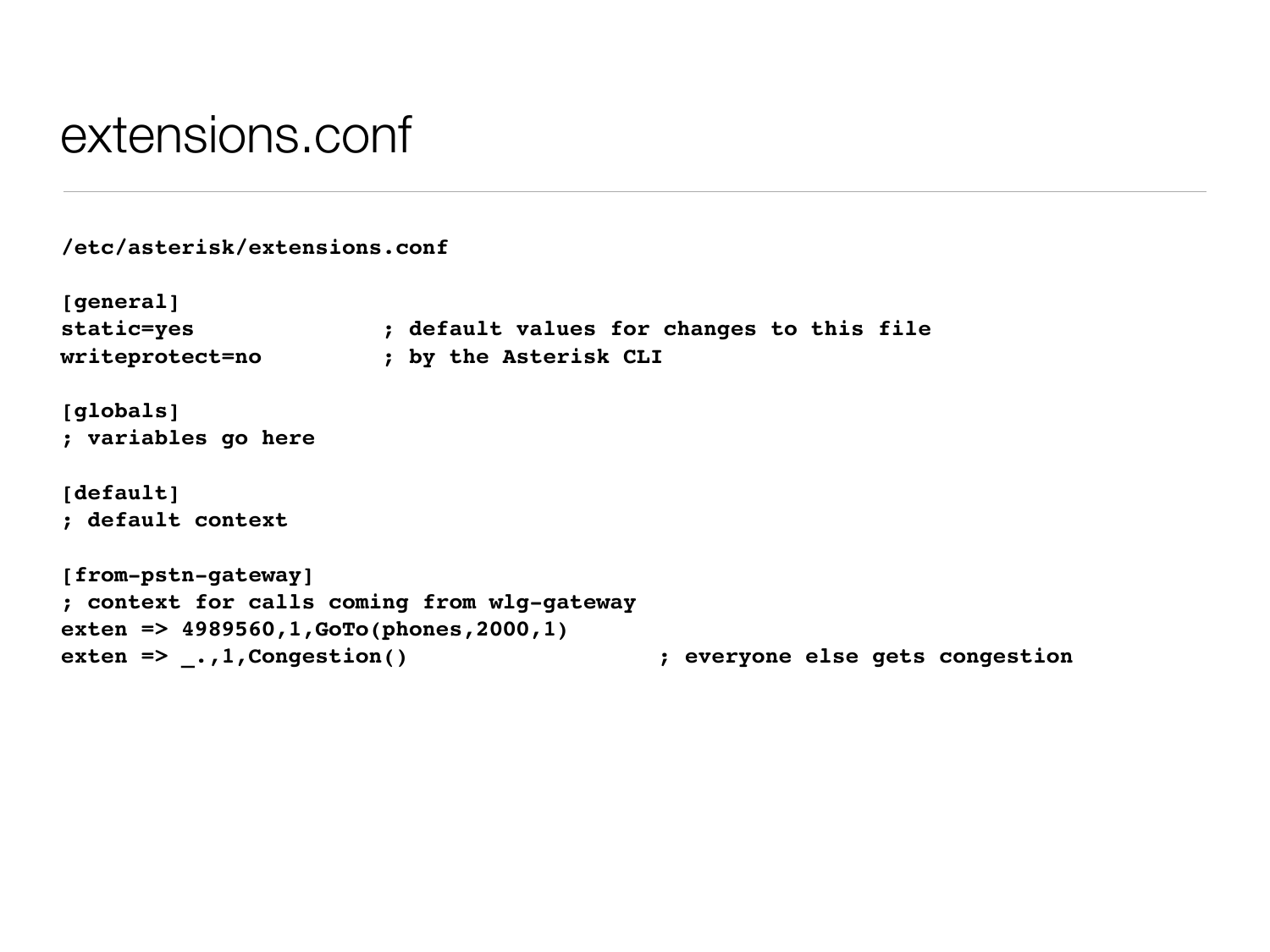#### extensions.conf ...ctd

```
[phones]
; context for our phones
exten => 2000,1,Dial(SIP/2000)
exten => 2000,2,Voicemail(u2000)
exten => 500,1,Answer()
exten => 500,2,Playback(demo-echotest) 

 ; Let them know what's going on
exten => 500,3,Echo 

 ; Do the echo test
exten => 500,4,Playback(demo-echodone) 

 ; Let them know it's over
exten => 500,5,Hangup
```

```
exten => _1.,1,Dial(SIP/${EXTEN:1}@pstn-gateway) ; match all and send to wlg-gateway
exten => _1.,2,Hangup
```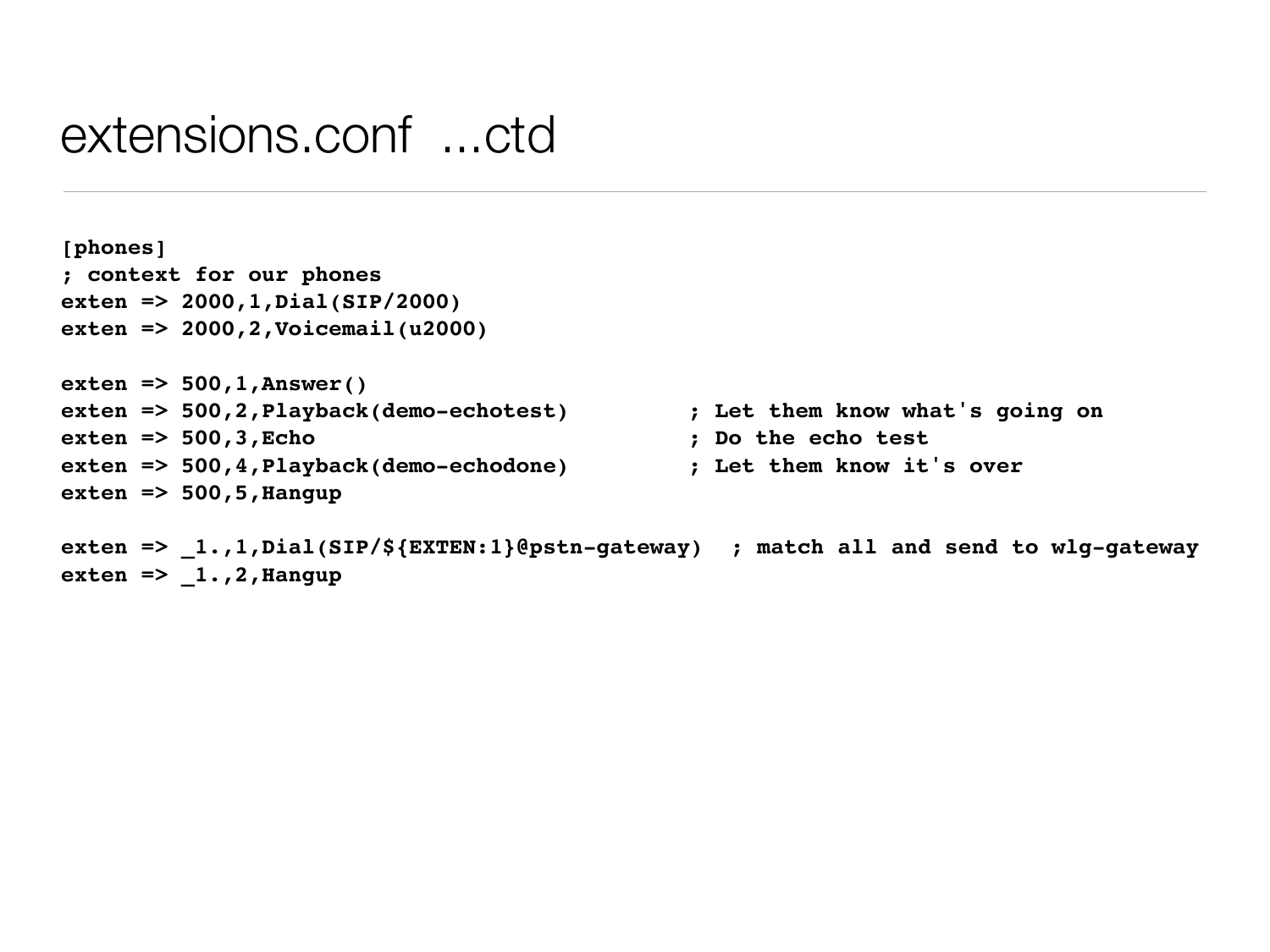## Dial Plan - Contexts

- extensions conf split into sections called contexts
- [context-name]
- contexts isolated from one another can have the same extension in multiple contexts
- Calls from a channel land in the context specified by that channel,
- Calls land in default context if nothing is specified
- Be careful with what is in the default context it is easy to give access to more than is intended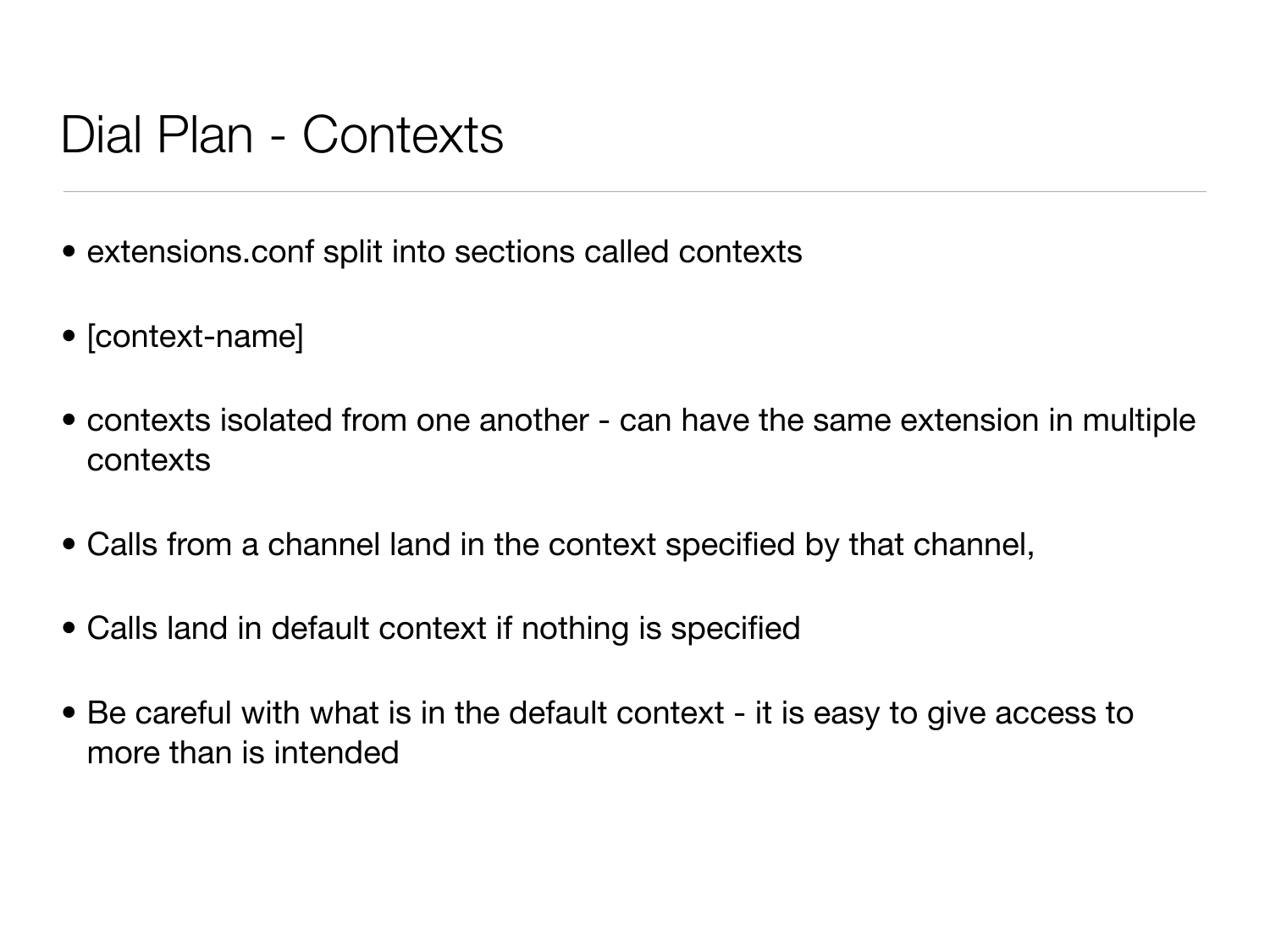## Dial Plan - Extensions

- One or more extensions in each context
- An extension is followed by an incoming call or digits dialled on a channel
	- exten => name, priority, application()
	- exten = > 2000, 1, Dial(SIP/2000)
- Priorities are numbered and followed sequentially from '1'
	- Asterisk will stop processing an extension if you skip a priority
- Each priority executes one specific application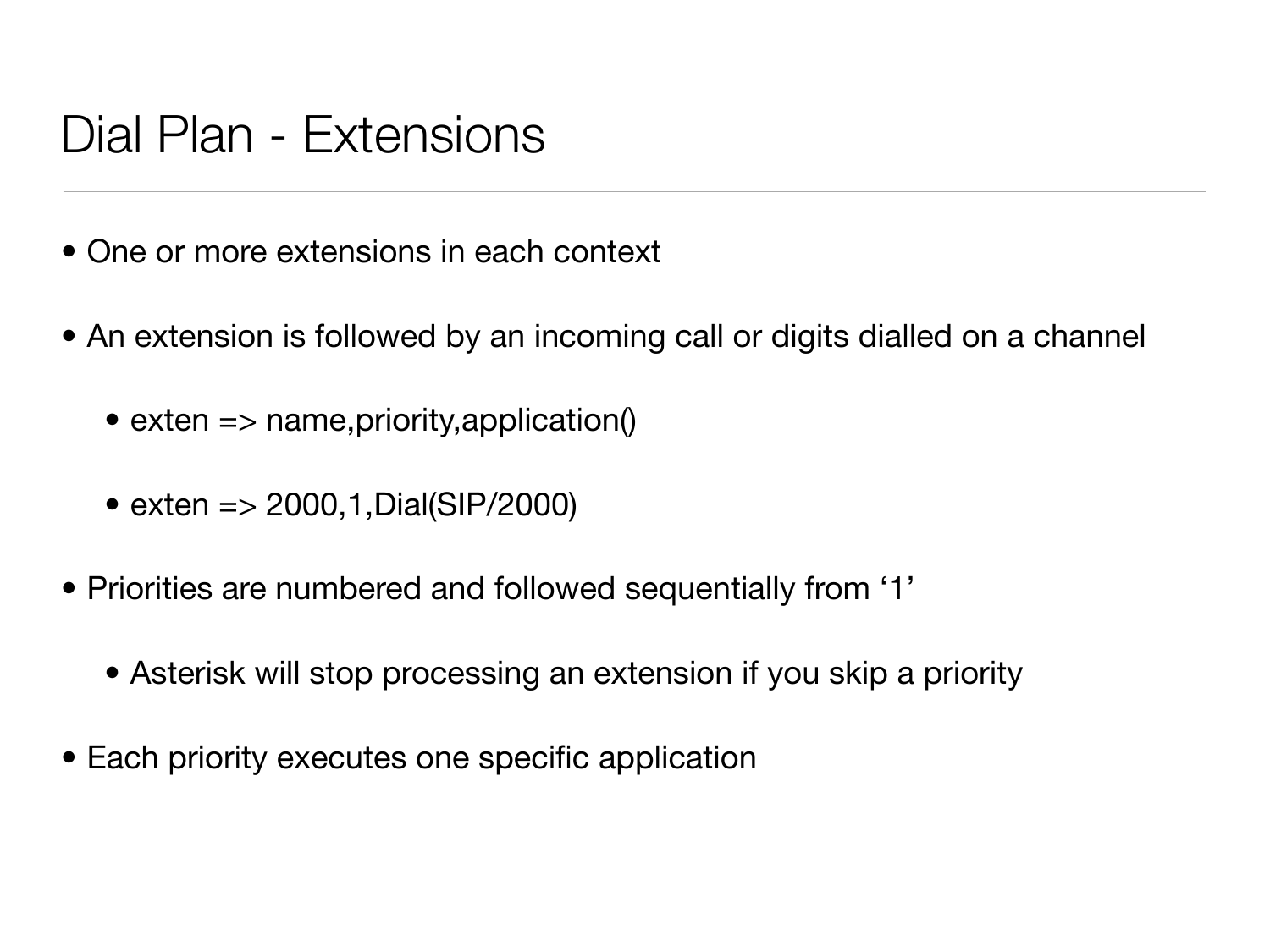## Dial Plan - Applications

- Applications 'do things' in the Asterisk dial plan
	- play a sound
	- answer a call
	- interact with a database
- Can take zero or more arguments
	- Answer()
	- Dial(SIP/2001)
	- AnApplicationWithThreeArguments(arg1,arg2,arg3)
- Arguments can be separated with a pipe ( | ) or a comma (, ).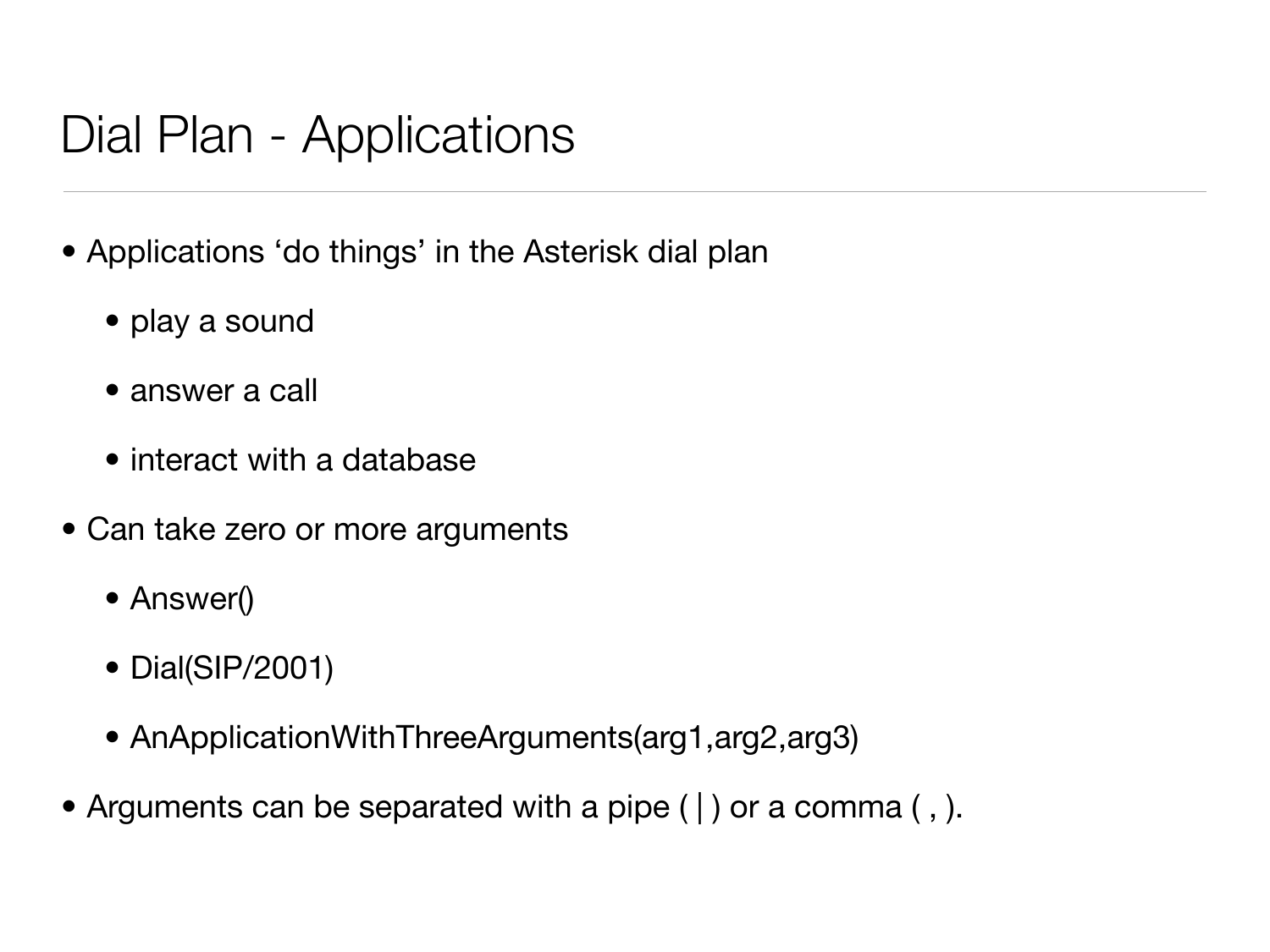## Dial Plan - 'n' priority

• Asterisk 1.2 onwards understands the 'n' priority

 $exten \Rightarrow 2000, 1, First Application()$  $exten$  => 2000, n, NextApplication() exten => 2000,n(priority\_label),AnotherApplication()

- Saves renumbering your extensions if you add or remove a priority
- Labels can make dial plan more readable, particularly when branching using gotos.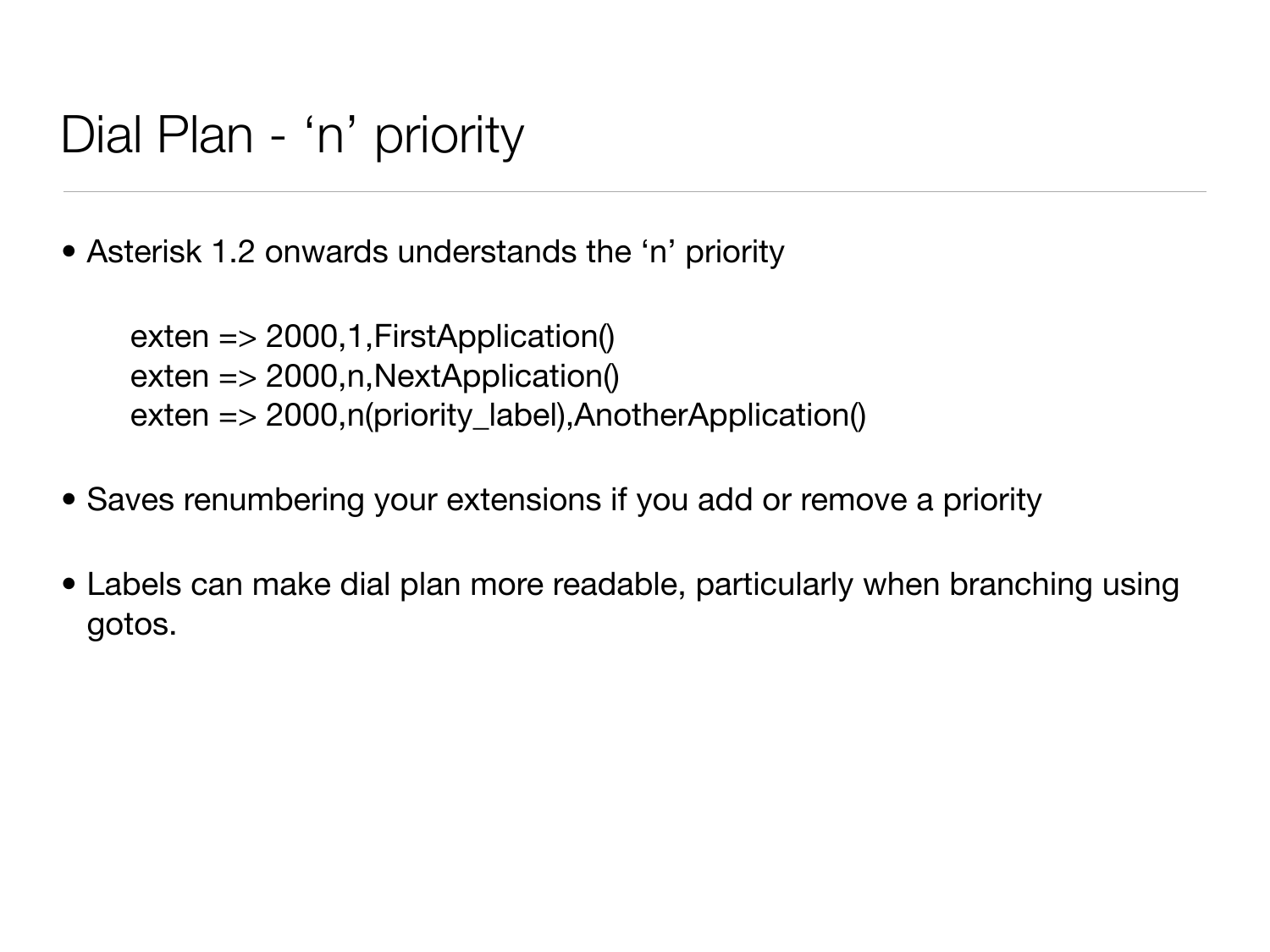## Dial Plan - Variables

- Three types of variables available in the dial plan
- Global
	- Set in the [globals] section of extensions.conf
- Channel
	- Variables set automatically, and using the set command on a per channel basis
- A number of pre-defined channel variables e.g. \${EXTEN}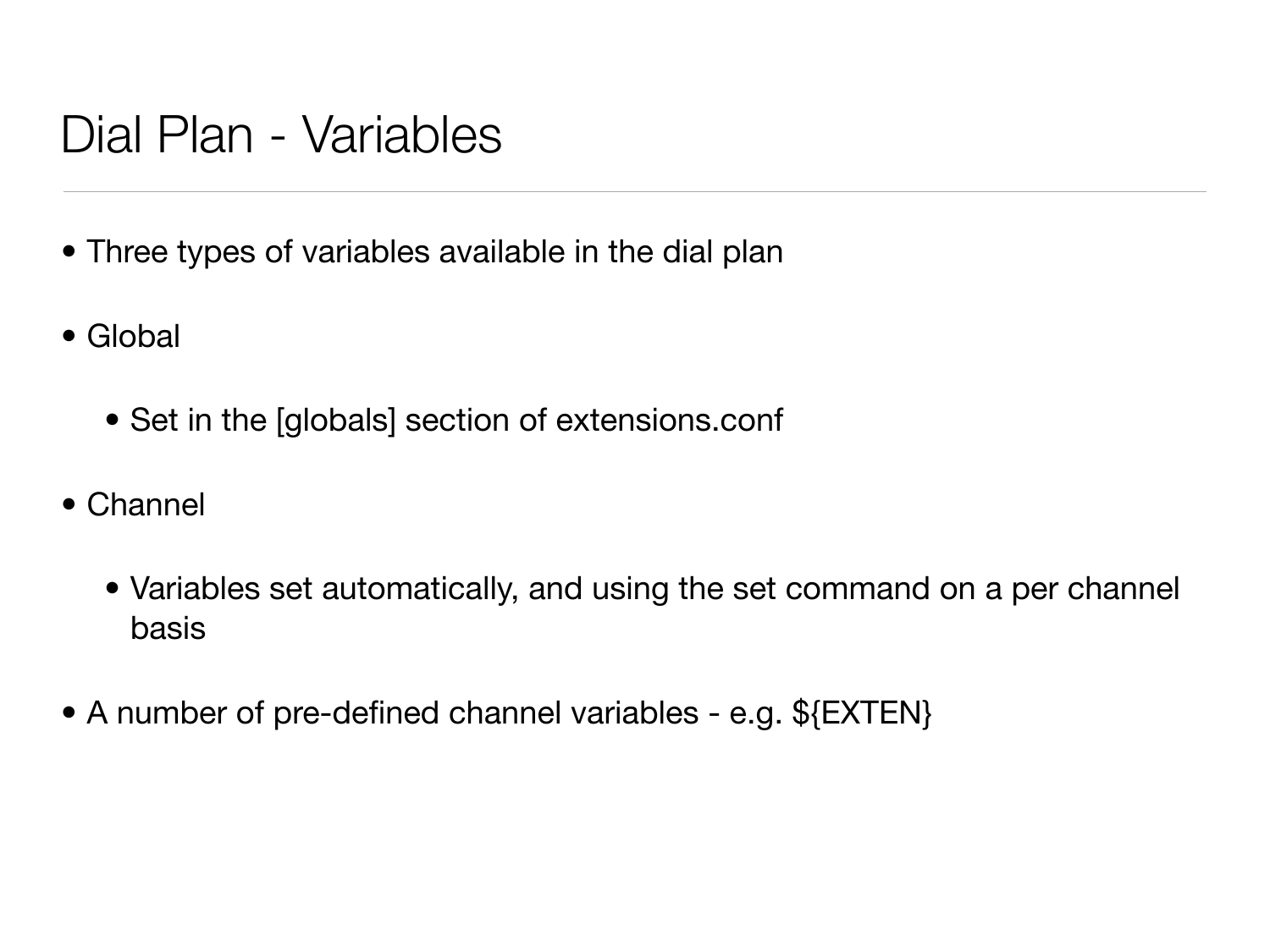#### Dial Plan - Variables

• Some of the common pre-defined channel variables:

\${CALLERID} \${CALLERIDNAME} \${CALLERIDNUM} \${CHANNEL} \${CONTEXT} \${EXTEN} \${SIPUSERAGENT}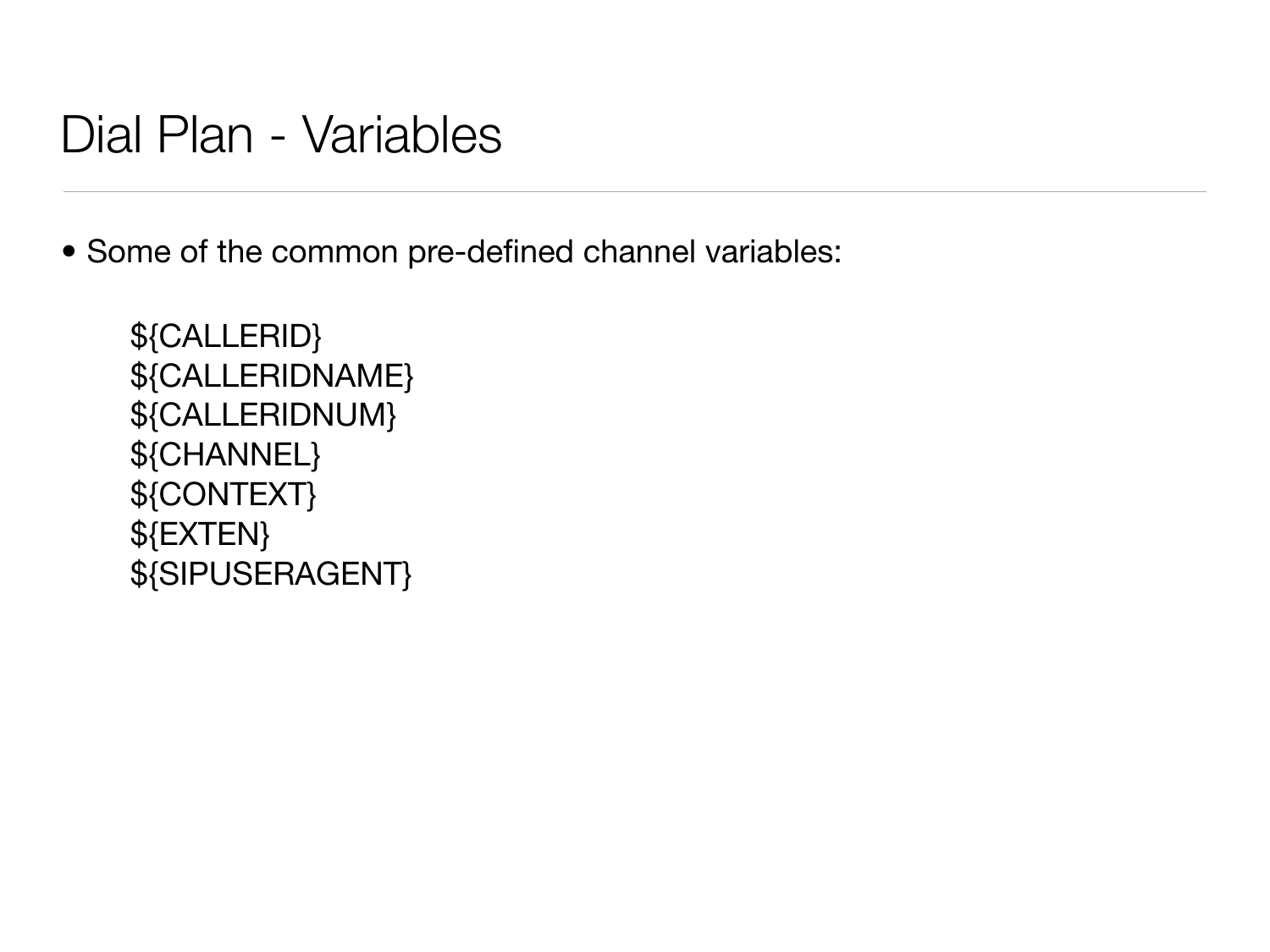# Dial Plan - Extension Matching

- exten => \_04NXXXXXX,1,SomeApplication()
- exten  $\Rightarrow$  \_.,1,SomeApplication()
	- denotes a pattern matching extension
	- N matches any number from 2 through 9
	- X matches any single digit
	- . matches one or more of any digit
	- $\bullet$  [2-6] matches any of 2,3,4,5,6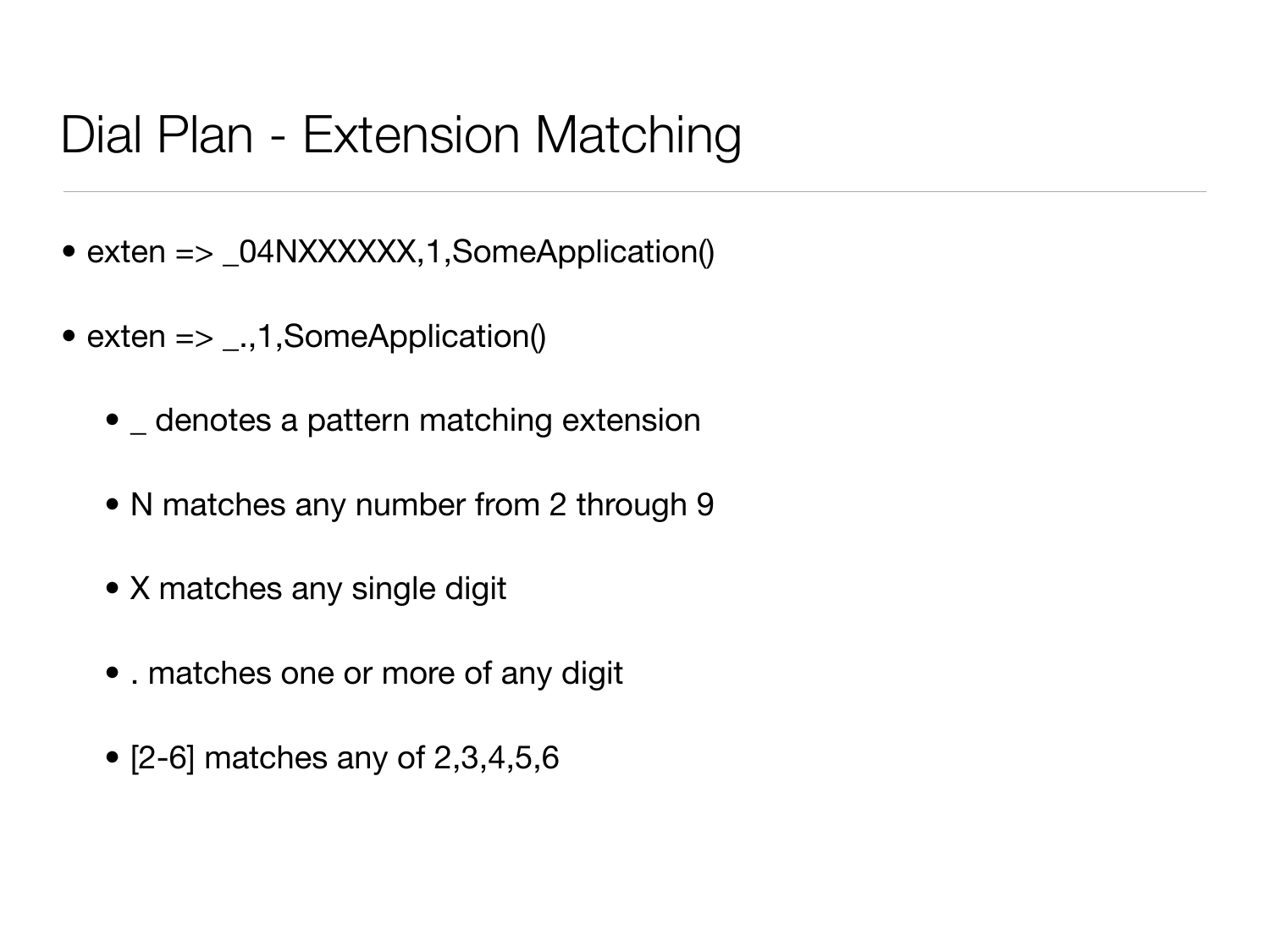# Dial Plan - Extension Matching

- Examples
	- \_02[1579].
		- matches NZ mobiles, i.e. numbers starting in 021, 025, 027, or 029
	- \_027NXXXXXX
		- matches numbers starting in 027 and exactly 10 digits long, where the fourth digit is from 2 - 9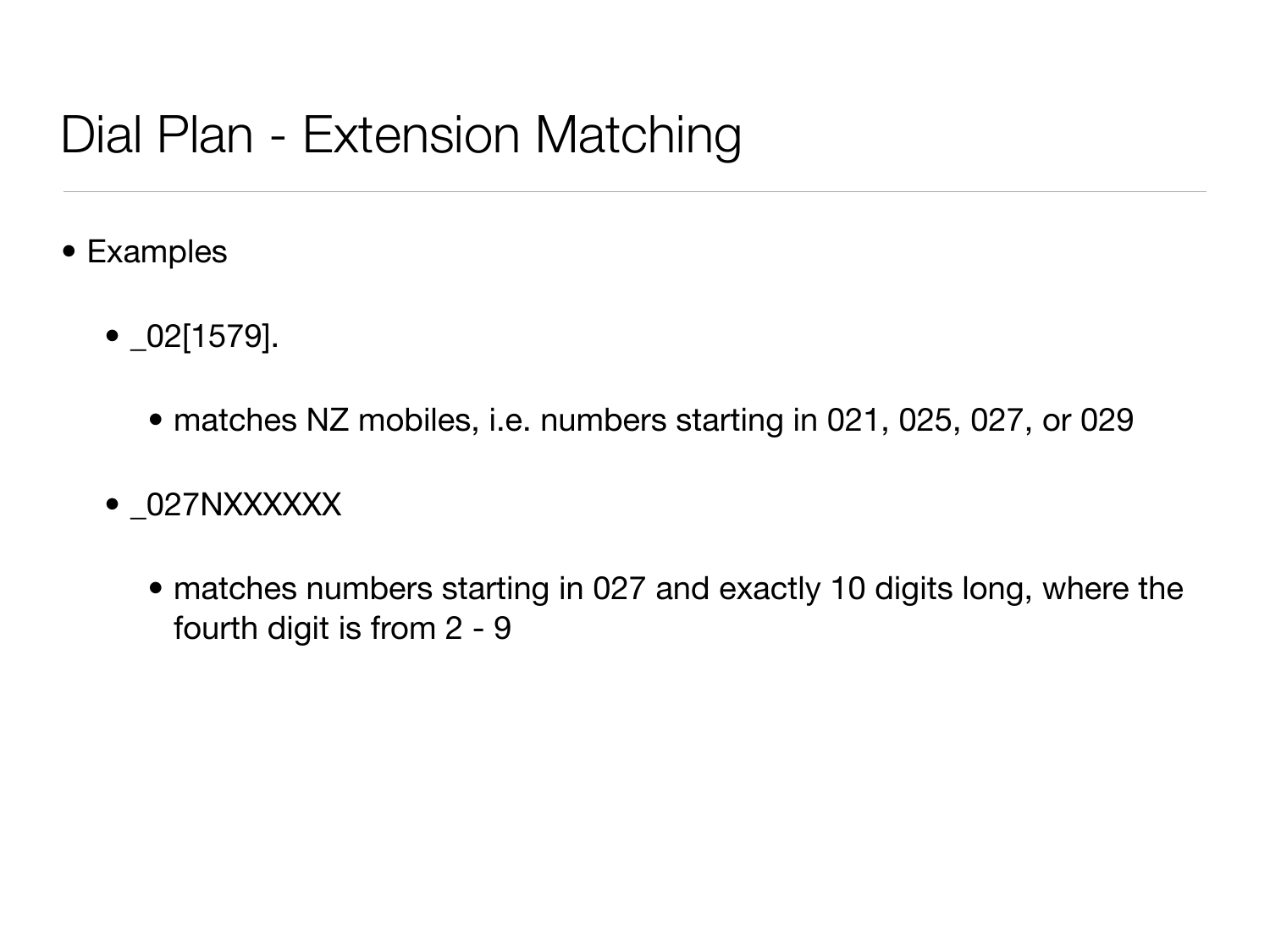# Starting Asterisk

- On Debian systems:
	- /etc/init.d/asterisk start
- Or, /usr/sbin/asterisk
	- asterisk -c if you want asterisk to load straight into a console
- To connect to a running instance of Asterisk:
	- asterisk -r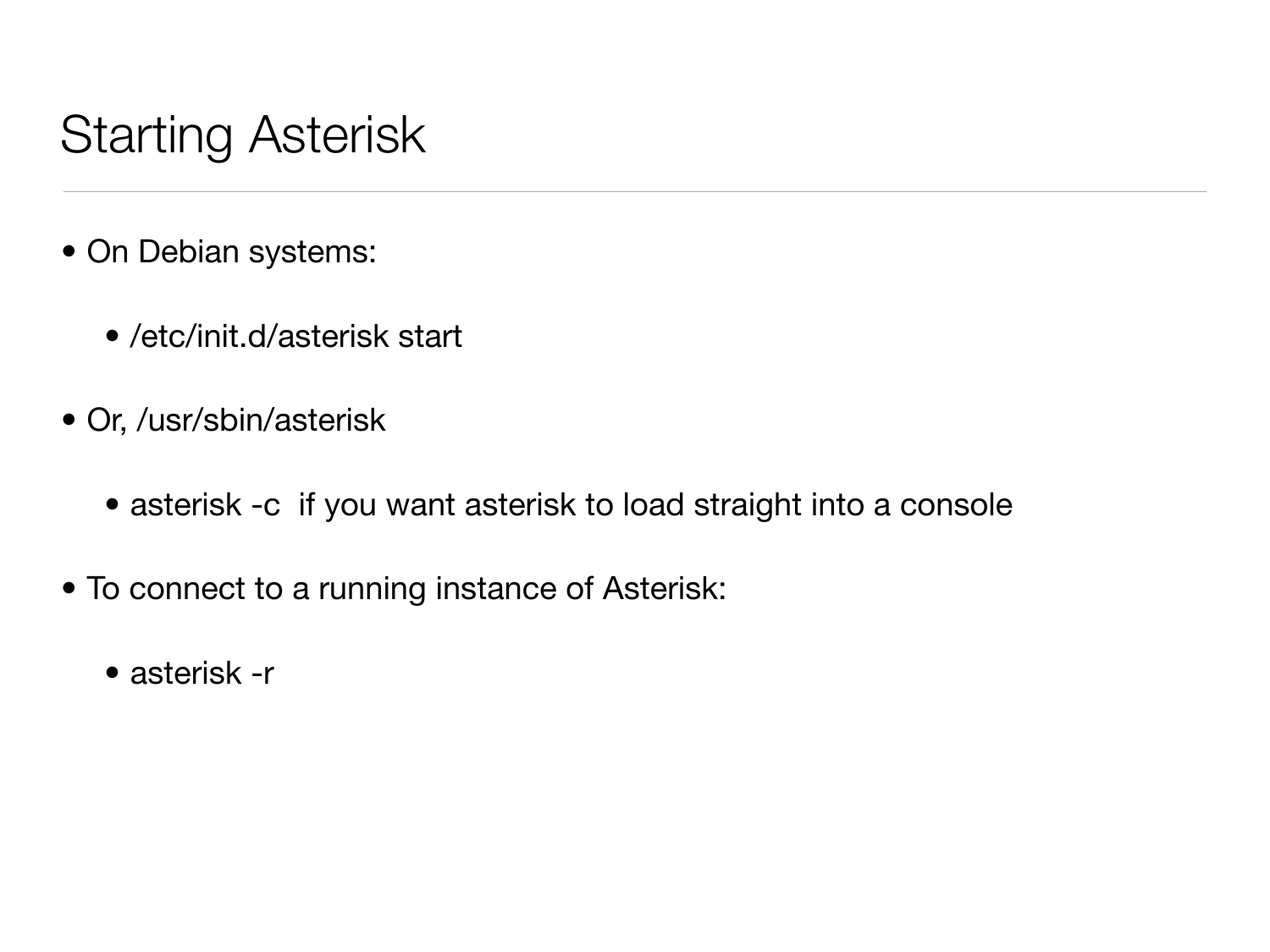#### Running Asterisk

**jonny@collins:~# asterisk -h Asterisk 1.0.7-BRIstuffed-0.2.0-RC7k, Copyright (C) 2000-2004, Digium. Usage: asterisk [OPTIONS] Valid Options: -V Display version number and exit -C <configfile> Use an alternate configuration file -G <group> Run as a group other than the caller -U <user> Run as a user other than the caller -c Provide console CLI -d Enable extra debugging -f Do not fork -g Dump core in case of a crash -h This help screen -i Initialize crypto keys at startup -n Disable console colorization** -p Run as pseudo-realtime thread  **-q Quiet mode (suppress output) -r Connect to Asterisk on this machine -R Connect to Asterisk, and attempt to reconnect if disconnected** -t Record soundfiles in /var/tmp and move them where they belong **after they are done. -v Increase verbosity (multiple v's = more verbose) -x <cmd> Execute command <cmd> (only valid with -r)**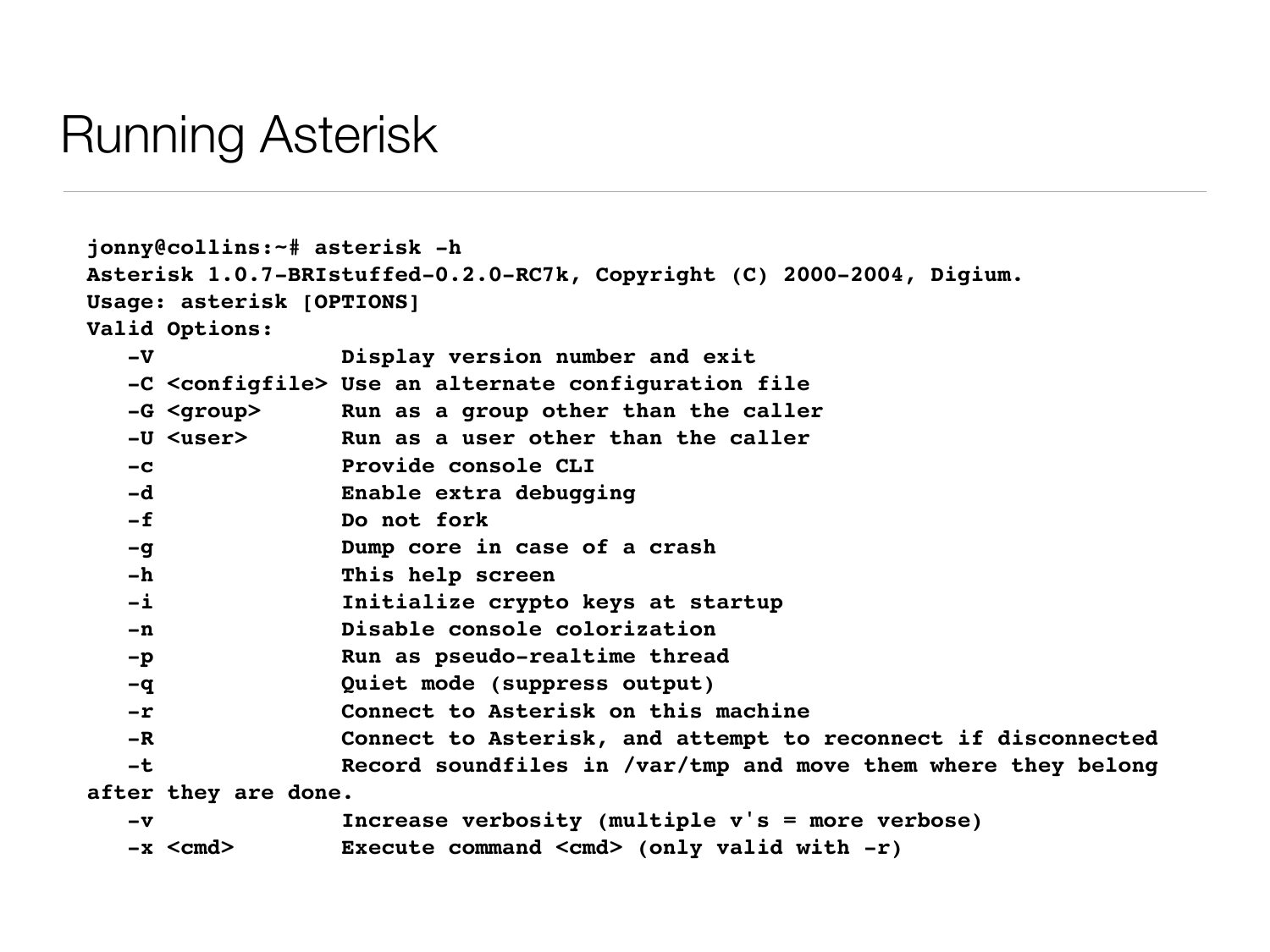## Running Asterisk

**jonny@collins:~# asterisk -r Asterisk 1.0.7-BRIstuffed-0.2.0-RC7k, Copyright (C) 1999-2004 Digium. Written by Mark Spencer [<markster@digium.com>](mailto:markster@digium.com) ========================================================================= Connected to Asterisk 1.0.7-BRIstuffed-0.2.0-RC7k currently running on collins (pid = 10763)**

**collins\*CLI>**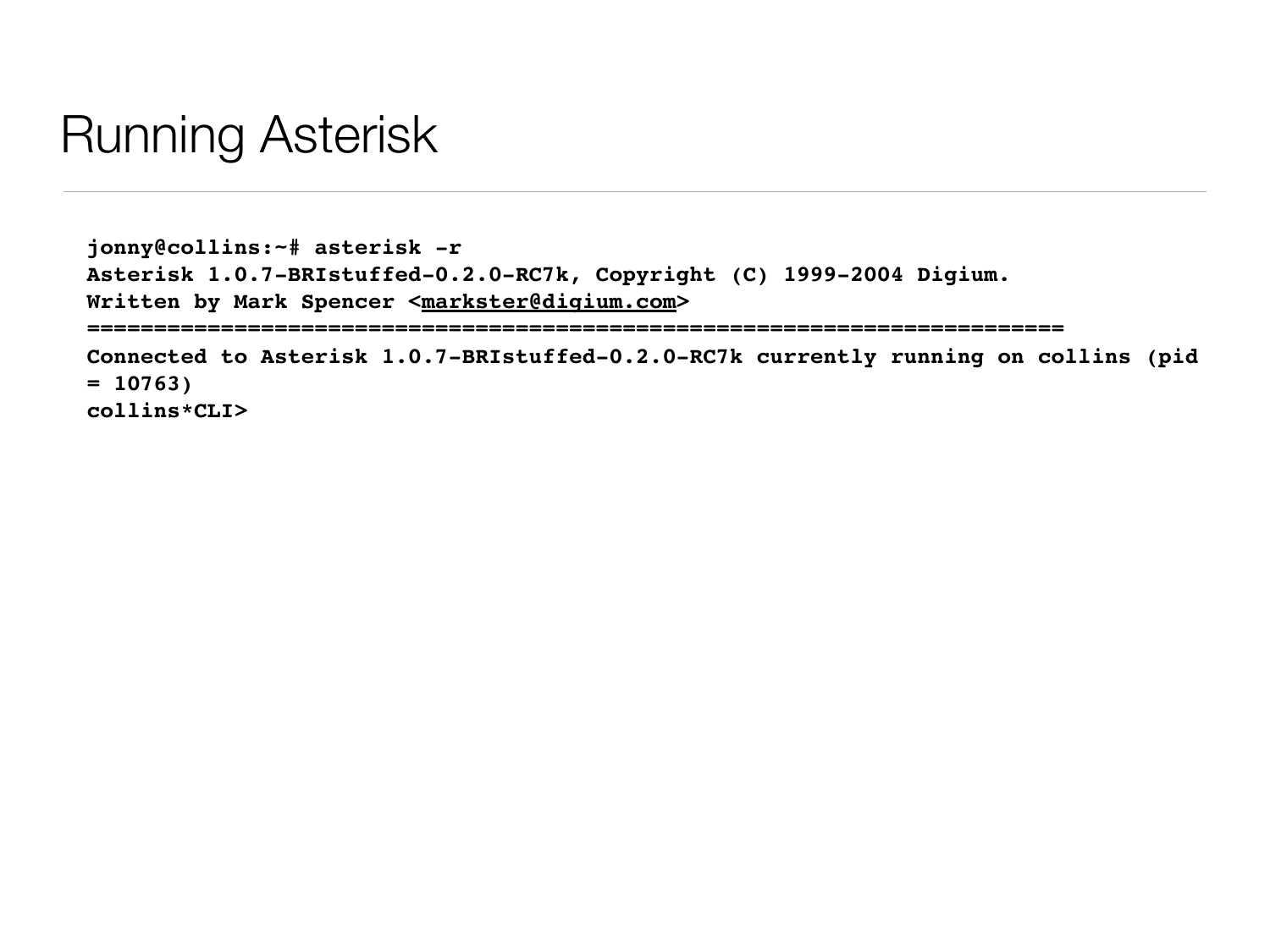# Asterisk CLI

- Similar to IOS:
	- sip show peers
	- reload
	- ? for help, tab for command autocomplete
	- sip show?
- Restart commands
	- restart gracefully: Restart Asterisk gracefully
	- restart now: Restart Asterisk immediately
	- restart when convenient: Restart Asterisk at empty call volume
	- reload: Reload configuration
- stop gracefully: Gracefully shut down Asterisk
- stop now: Shut down Asterisk imediately
- stop when convenient: Shut down Asterisk at empty call volume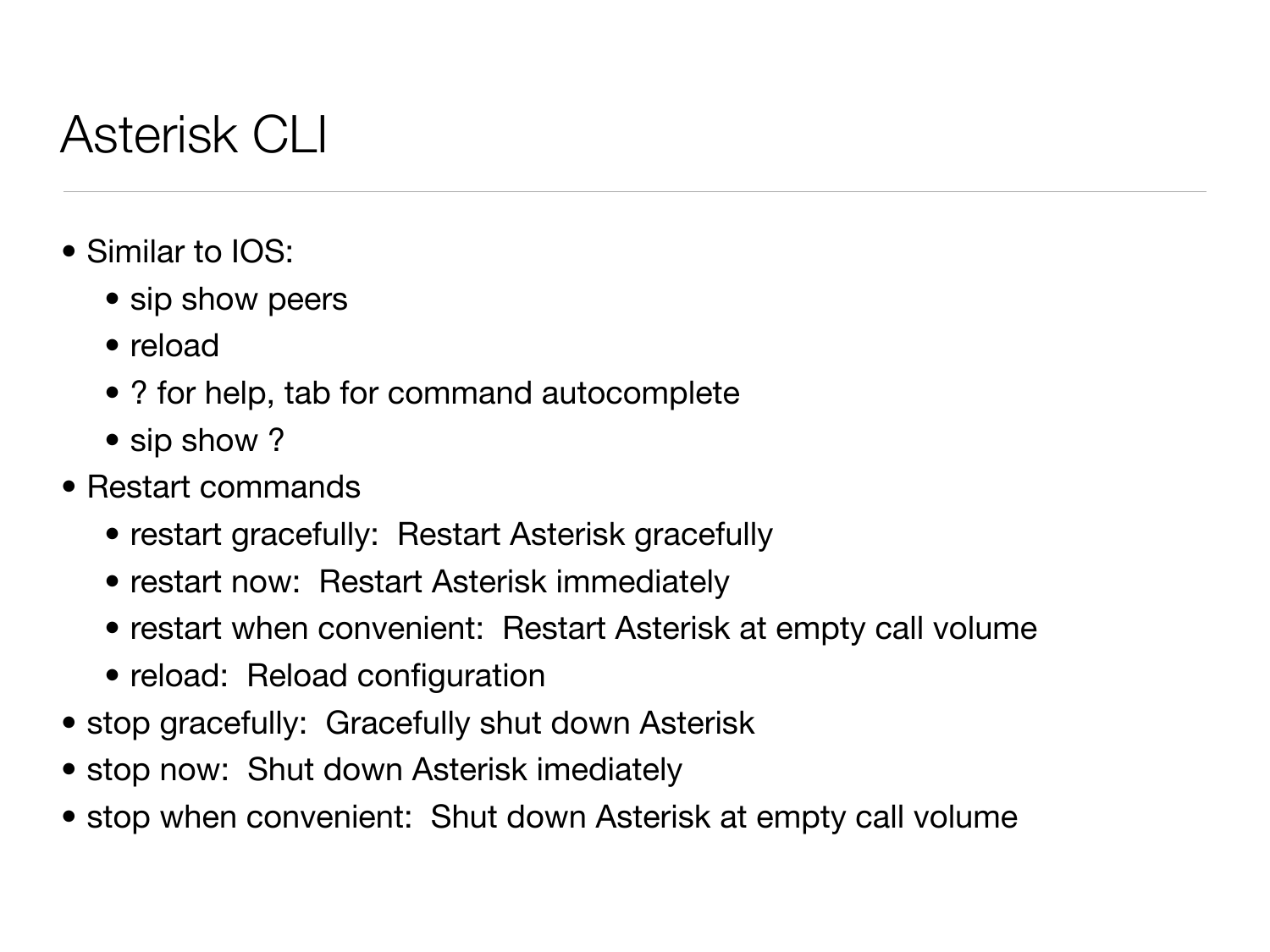## Asterisk CLI

- sip debug: Enable SIP debugging
- sip no debug: Disable SIP debugging
- sip reload: Reload sip.conf
- SIP Show commands
	- sip show channels: Show active SIP channels
	- sip show channel: Show detailed SIP channel info
	- sip show inuse: List all inuse/limit
	- sip show peers: Show defined SIP peers (clients that register to your Asterisk server)
	- sip show registry: Show SIP registration status (when Asterisk registers as a client to a SIP Proxy)
	- sip show users: Show defined SIP users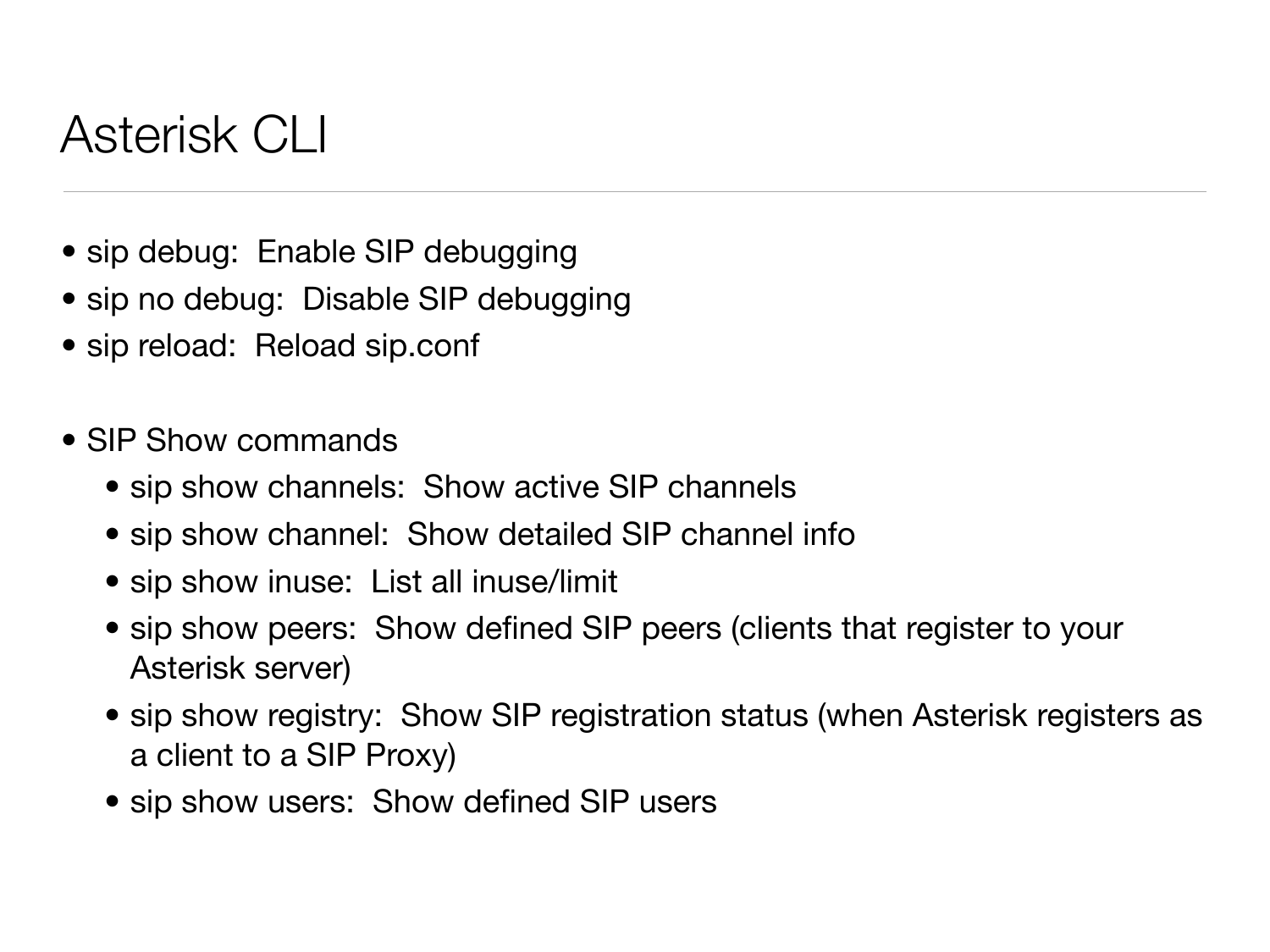# Soft Phone Client

- Any SIP client can be used for the lab
- We'll use the Xten Xlite client
	- Works on Win, Mac, Linux
	- <http://www.xten.com/index.php?menu=download>
- You can use a Wifi phone or similar if you have one with you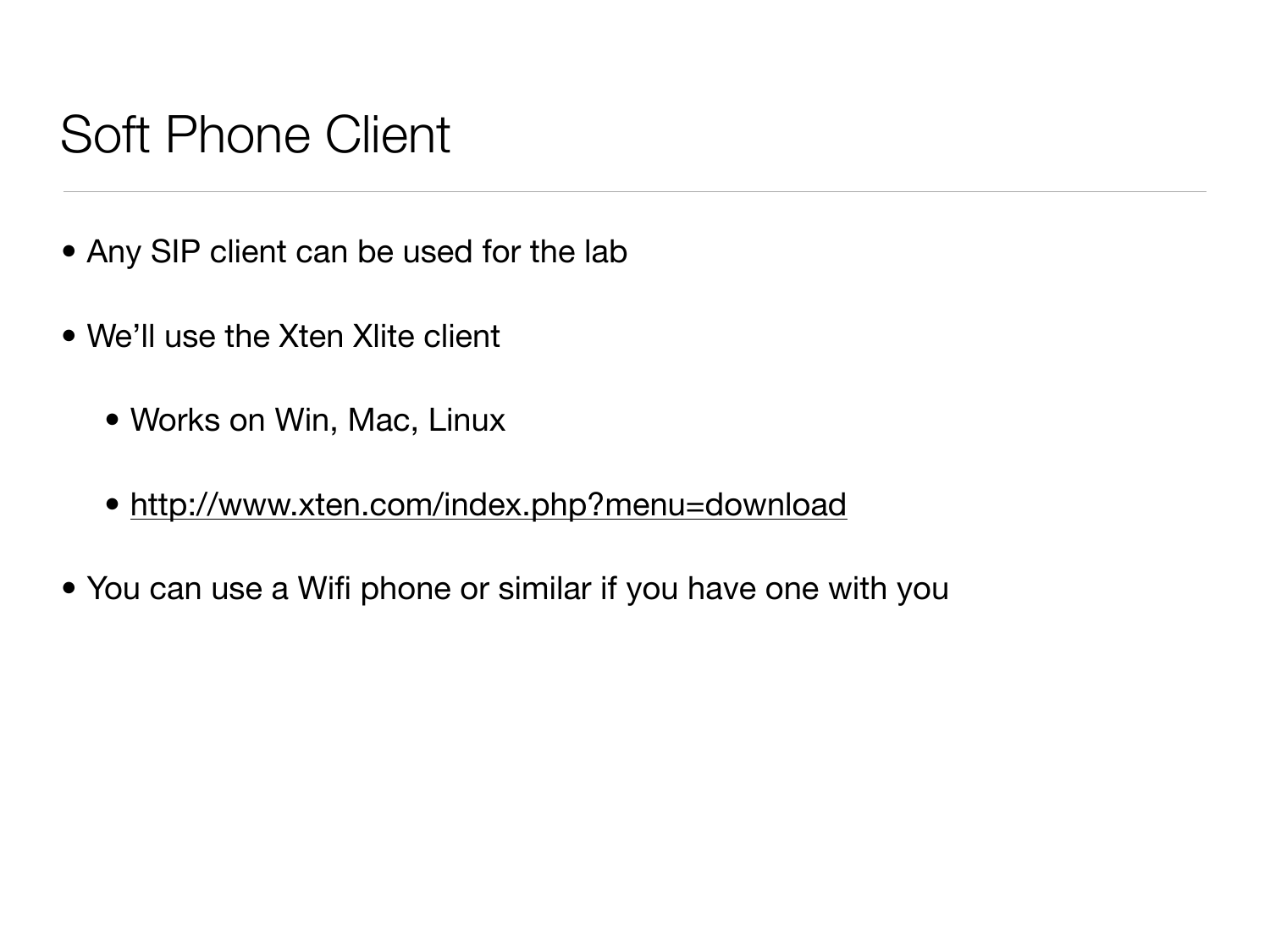# Xlite Softphone Setup

- Only need to set a few basic paramaters
	- SIP username
	- SIP password
- This is done in
	- Main Menu > System Settings > SIP Proxy > Default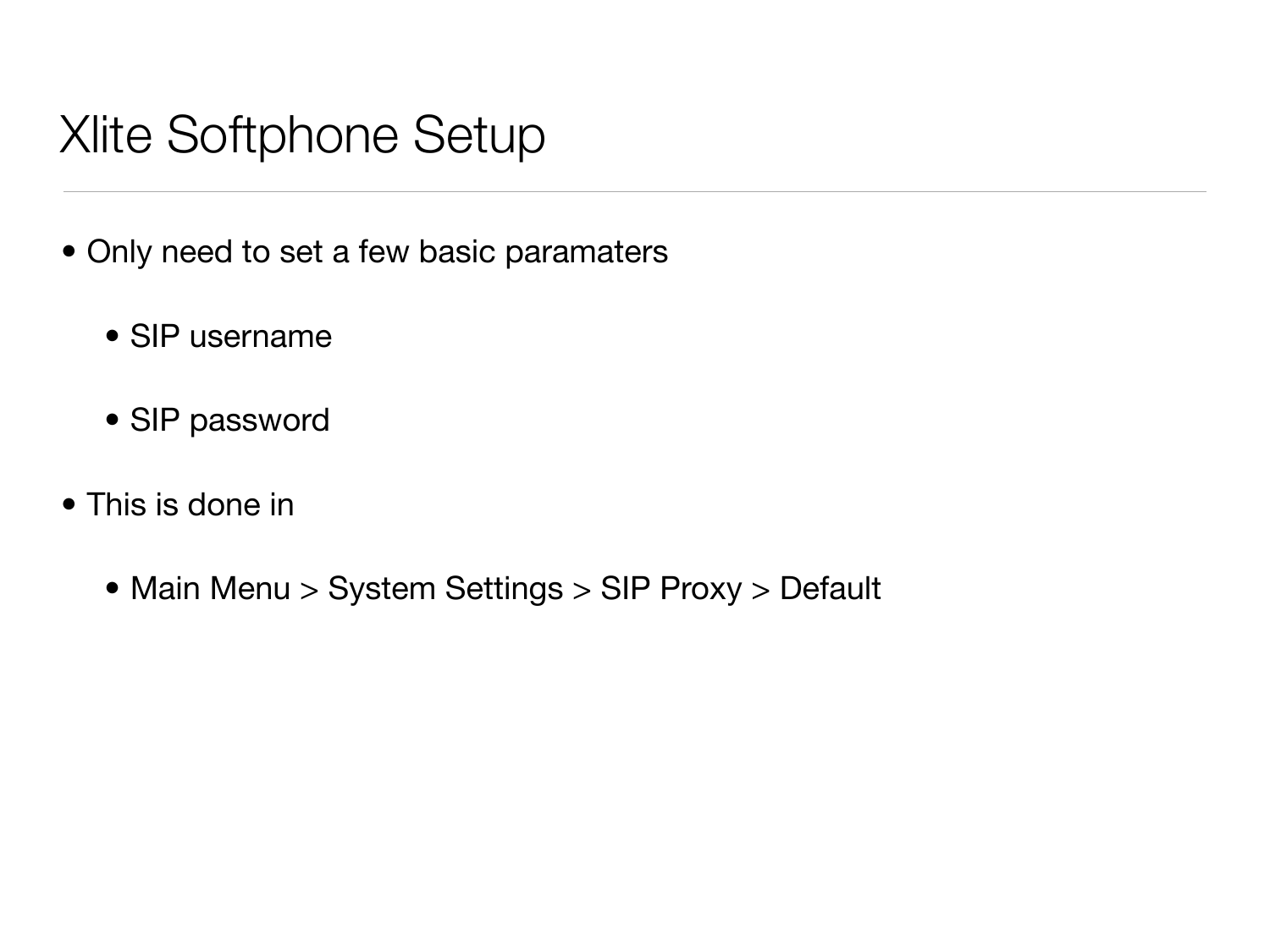# Xlite Softphone Setup

| Enabled: Yes<br>Logged in - Enter Phone Number<br>Display Name: Jonny Martin<br>Your number is: 2001<br>Username: 2001<br>Call Timer: 0:00:00<br>Authorization User: 2001<br>Password: ****<br>Domain/Realm: 203.114.130.250<br>SIP Proxy: 203.114.130.250<br>G711u G711a G5M<br>DND.<br>Out Bound Proxy: 203.114.130.250<br>Use Outbound Proxy: Default<br>Send Internal IP: Default<br>Register: Always<br>$\mathbb{E}$<br>CLEAR<br>Voicemail SIP URL<br>Forward SIP URL<br>81<br><b>ABC</b><br>DEF<br>Use Voicemail: Forward to Voicemail<br>Э<br>Direct Dial IP: No<br><b>JKL</b><br>MNO<br><b>GHI</b><br>Dial Prefix<br>Provider Website (if applicable)<br>WXY<br>TŪV<br>PRS<br>◡◡<br>Update Settings (if applicable) | X-Lite   | $\alpha \otimes \mathbf{0}$ | $[?]-[x]$ | [Default] |
|-----------------------------------------------------------------------------------------------------------------------------------------------------------------------------------------------------------------------------------------------------------------------------------------------------------------------------------------------------------------------------------------------------------------------------------------------------------------------------------------------------------------------------------------------------------------------------------------------------------------------------------------------------------------------------------------------------------------------------|----------|-----------------------------|-----------|-----------|
|                                                                                                                                                                                                                                                                                                                                                                                                                                                                                                                                                                                                                                                                                                                             |          |                             |           |           |
|                                                                                                                                                                                                                                                                                                                                                                                                                                                                                                                                                                                                                                                                                                                             |          |                             |           |           |
|                                                                                                                                                                                                                                                                                                                                                                                                                                                                                                                                                                                                                                                                                                                             |          |                             |           |           |
|                                                                                                                                                                                                                                                                                                                                                                                                                                                                                                                                                                                                                                                                                                                             |          |                             |           |           |
|                                                                                                                                                                                                                                                                                                                                                                                                                                                                                                                                                                                                                                                                                                                             |          |                             |           |           |
|                                                                                                                                                                                                                                                                                                                                                                                                                                                                                                                                                                                                                                                                                                                             |          |                             |           |           |
|                                                                                                                                                                                                                                                                                                                                                                                                                                                                                                                                                                                                                                                                                                                             | iLBC SP) |                             |           |           |
|                                                                                                                                                                                                                                                                                                                                                                                                                                                                                                                                                                                                                                                                                                                             |          |                             |           |           |
|                                                                                                                                                                                                                                                                                                                                                                                                                                                                                                                                                                                                                                                                                                                             |          |                             |           |           |
|                                                                                                                                                                                                                                                                                                                                                                                                                                                                                                                                                                                                                                                                                                                             |          |                             |           |           |
|                                                                                                                                                                                                                                                                                                                                                                                                                                                                                                                                                                                                                                                                                                                             |          |                             |           |           |
|                                                                                                                                                                                                                                                                                                                                                                                                                                                                                                                                                                                                                                                                                                                             |          |                             |           |           |
|                                                                                                                                                                                                                                                                                                                                                                                                                                                                                                                                                                                                                                                                                                                             |          |                             |           |           |
|                                                                                                                                                                                                                                                                                                                                                                                                                                                                                                                                                                                                                                                                                                                             |          |                             |           |           |
|                                                                                                                                                                                                                                                                                                                                                                                                                                                                                                                                                                                                                                                                                                                             |          |                             |           |           |
|                                                                                                                                                                                                                                                                                                                                                                                                                                                                                                                                                                                                                                                                                                                             |          |                             |           |           |
|                                                                                                                                                                                                                                                                                                                                                                                                                                                                                                                                                                                                                                                                                                                             |          |                             |           |           |
|                                                                                                                                                                                                                                                                                                                                                                                                                                                                                                                                                                                                                                                                                                                             | UU       |                             |           |           |
| 曲<br>Ŷ,<br>23<br>$\bullet$<br>Reset                                                                                                                                                                                                                                                                                                                                                                                                                                                                                                                                                                                                                                                                                         |          |                             |           |           |
| MUTE TRANSFER CONF                                                                                                                                                                                                                                                                                                                                                                                                                                                                                                                                                                                                                                                                                                          |          |                             |           |           |
| A<br>000                                                                                                                                                                                                                                                                                                                                                                                                                                                                                                                                                                                                                                                                                                                    |          |                             |           |           |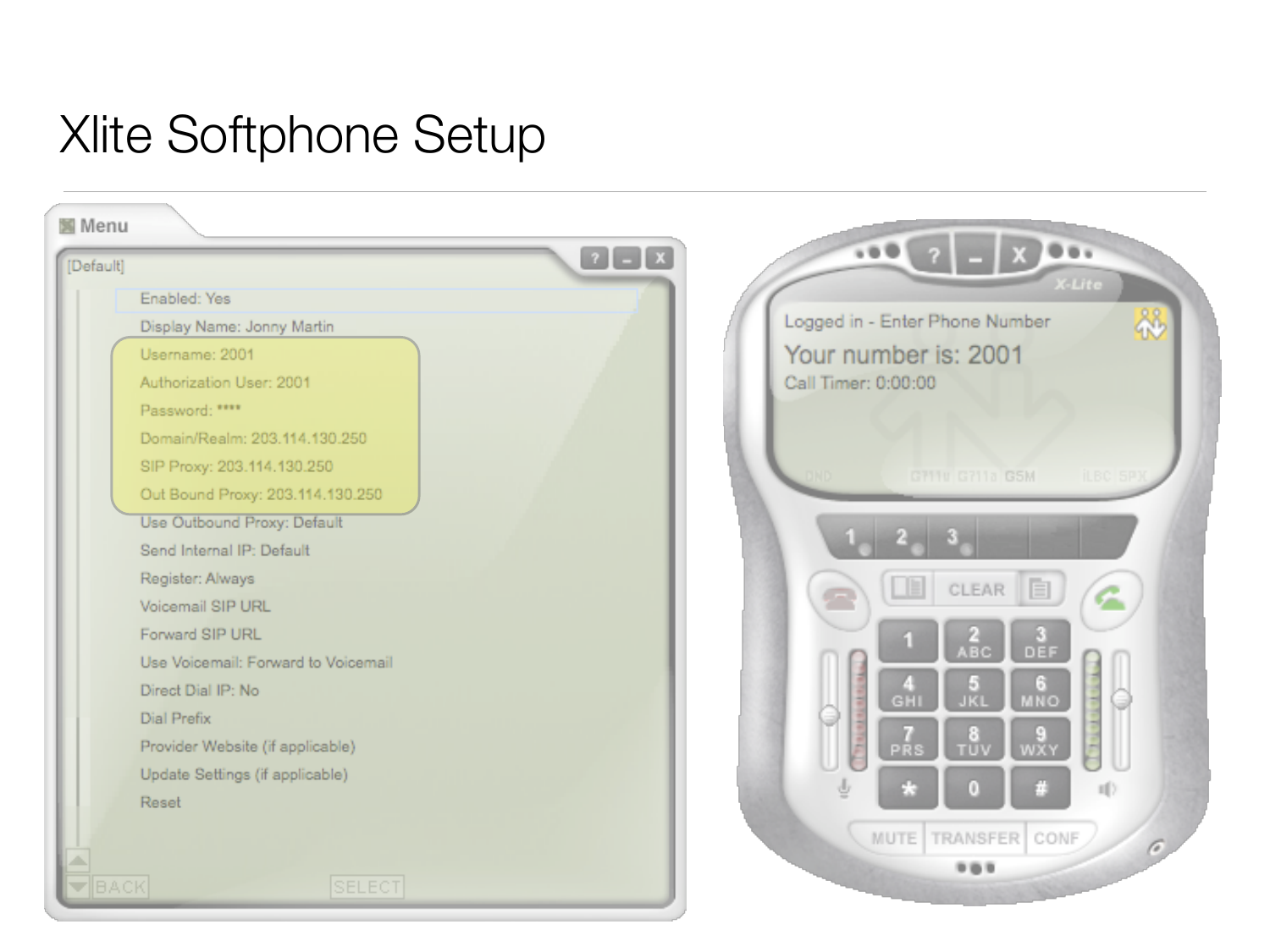# Lab 1: Initial Asterisk Install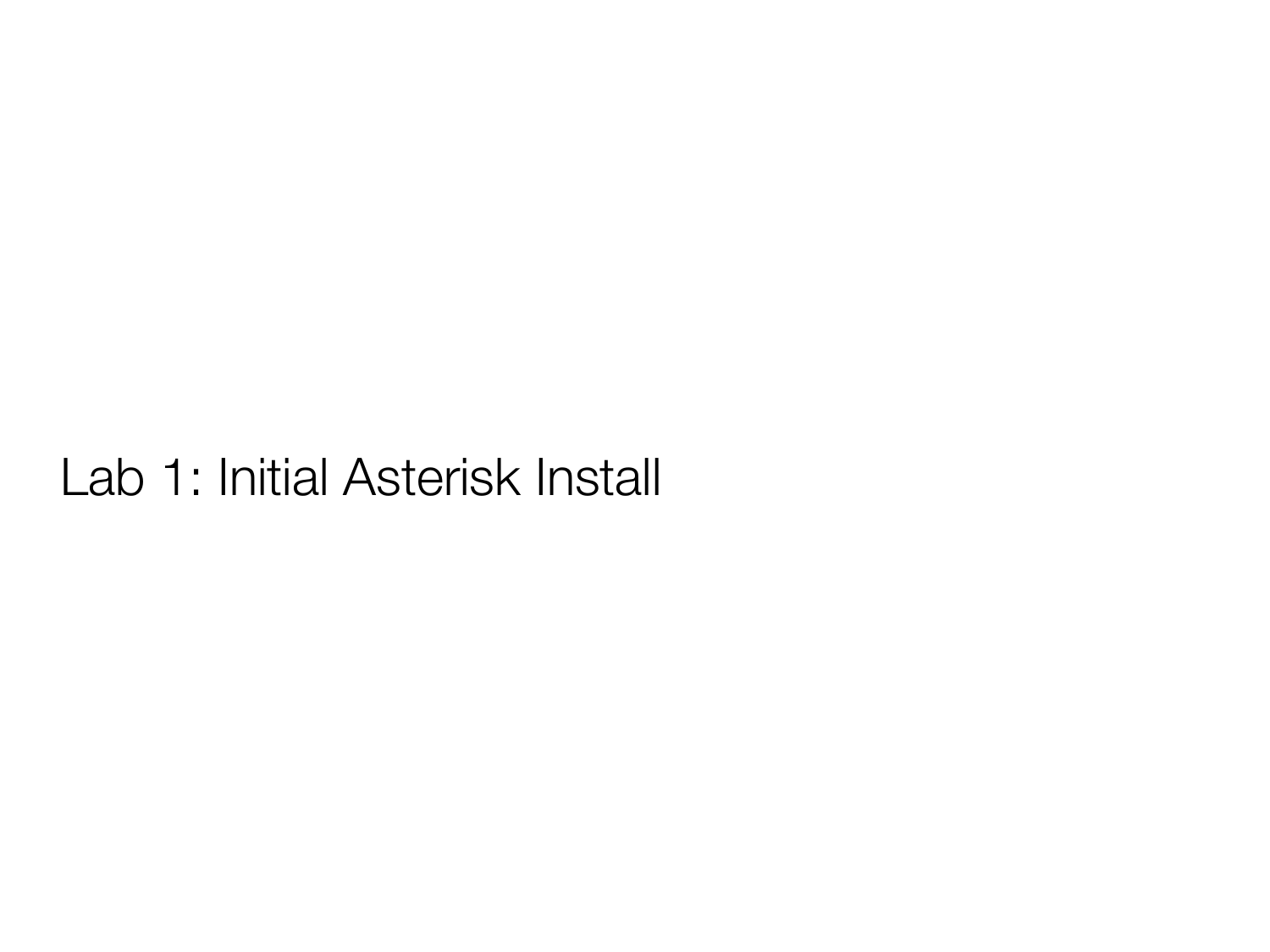## Asterisk Variables

- Why use variables?
	- Pattern match how do we know what extensions was dialled?

exten => 2000,1,Dial(SIP/2000) exten => 2001,1,Dial(SIP/2001) exten => 2002,1,Dial(SIP/2002)

• OR

exten  $\Rightarrow$  \_200X, 1, Dial(SIP/\${EXTEN})

- \${some\_variable} = the value of some\_variable.
- some\_variable = the variable itself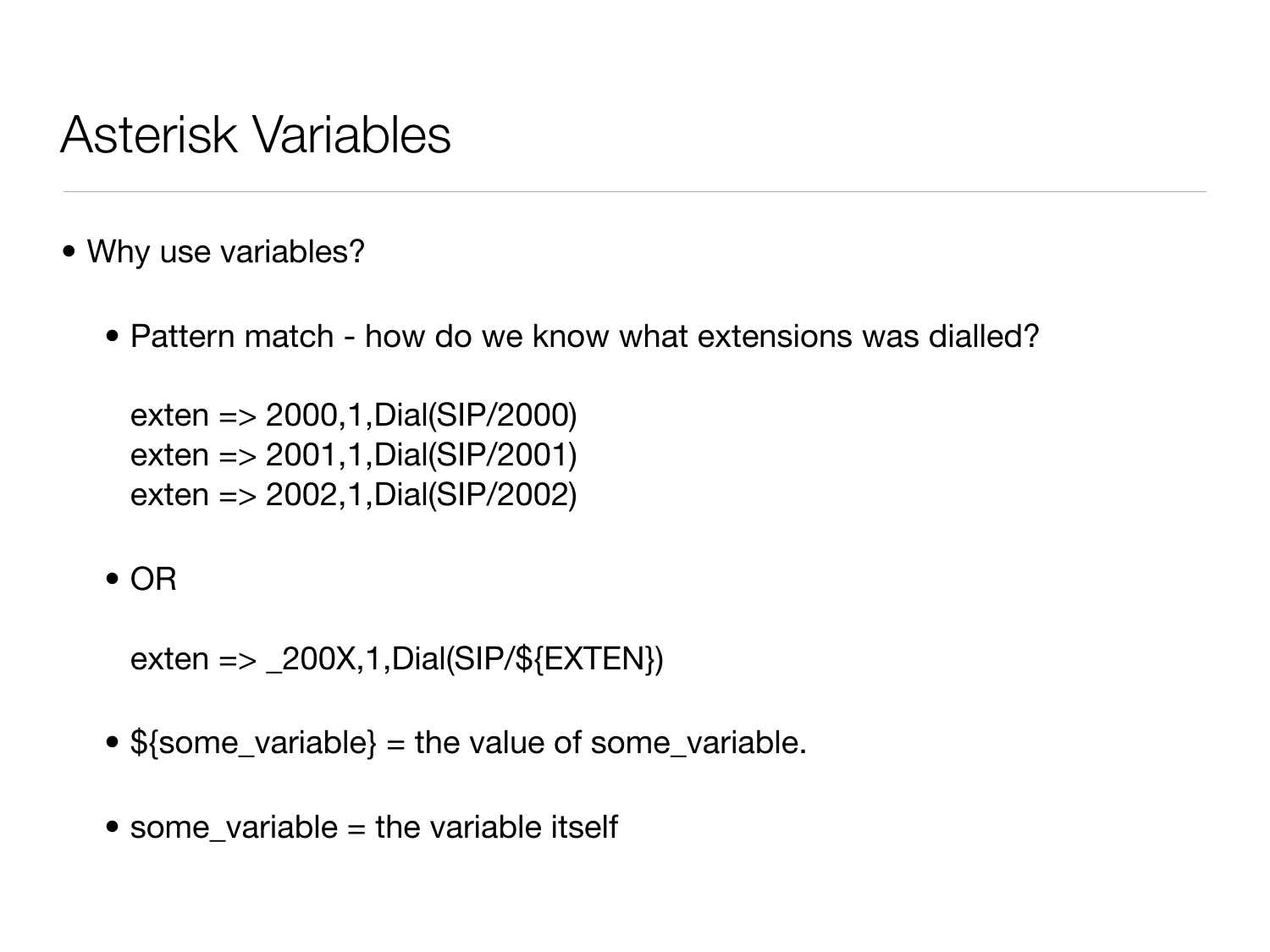## Asterisk Variables

• Set default variables

```
[globals]
default_ring_time=10
```
[context] exten => 2000,1,Dial(SIP/2000,\${default\_ring\_time})

- Now only one place in dial plan to update if it is changed
- Setting variables:
	- exten  $\Rightarrow$  s, 1, Set(a\_variable=2000)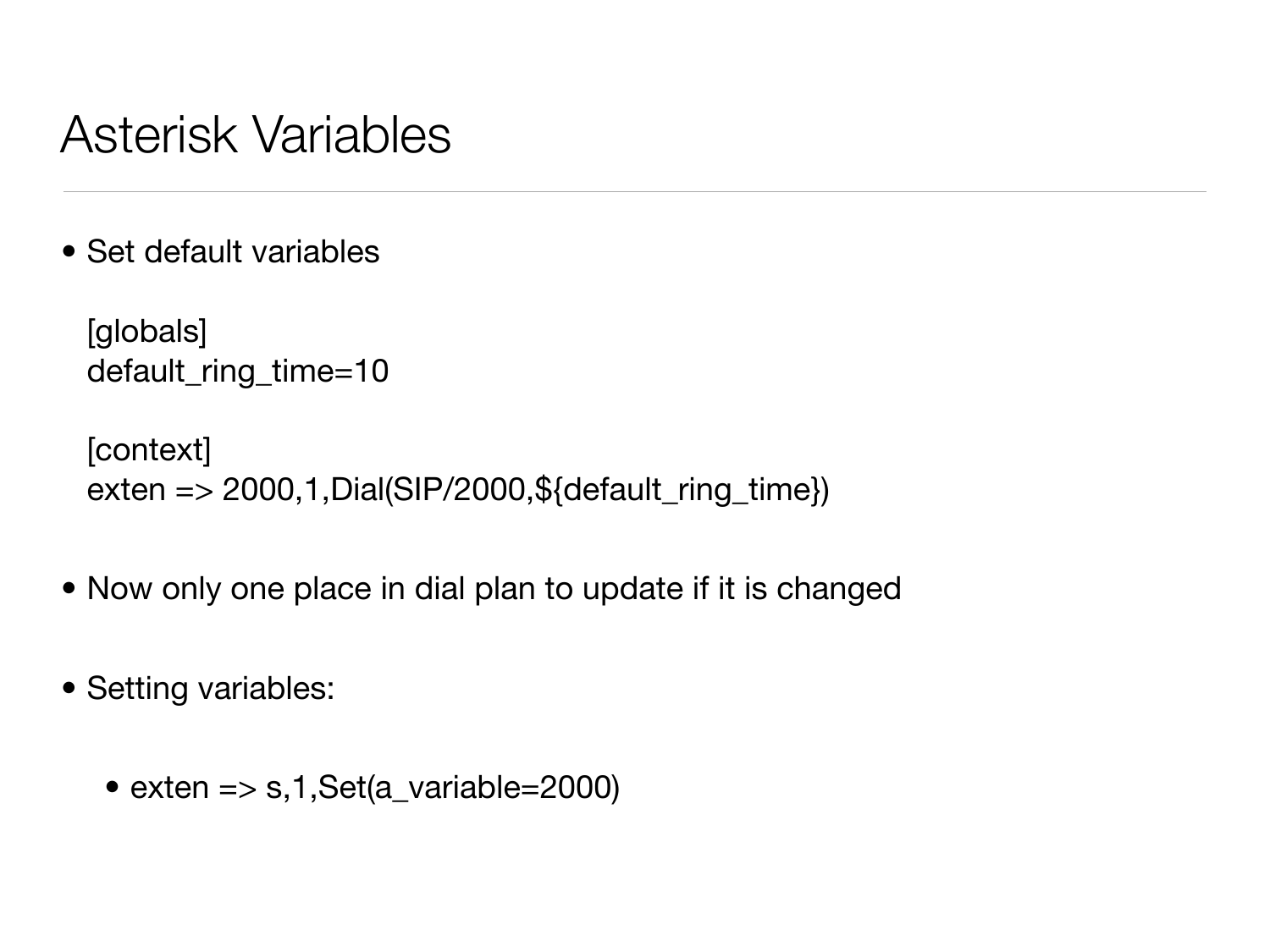## Asterisk Variables

• Complete list of Asterisk variables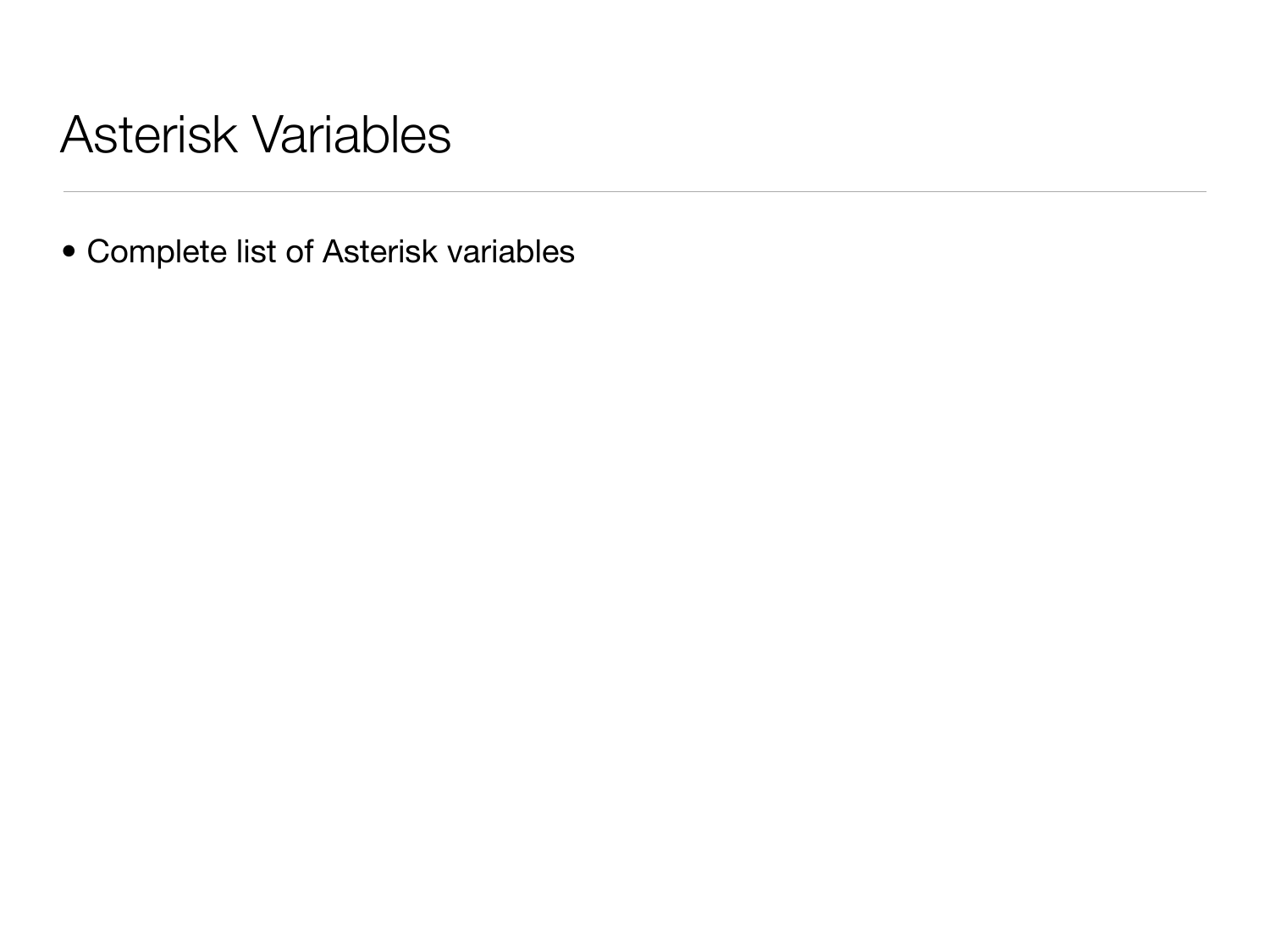## The 's' Start Extension

- The standard extension a call starts in without needed to specifically match an extension
- Often used with FXS/FXO cards due to lack of end to end signalling with analogue channels

```
[incoming]
exten => s,1,Answer()
exten => s,2,Background(enter-ext-of-person)
exten => 1,1,Playback(digits/1)
exten => 1,2,Goto(incoming, s, 1)
exten => 2,1,Playback(digits/2)
exten => 2,2,Goto(incoming,s,1)
exten => 3,1,Hangup
```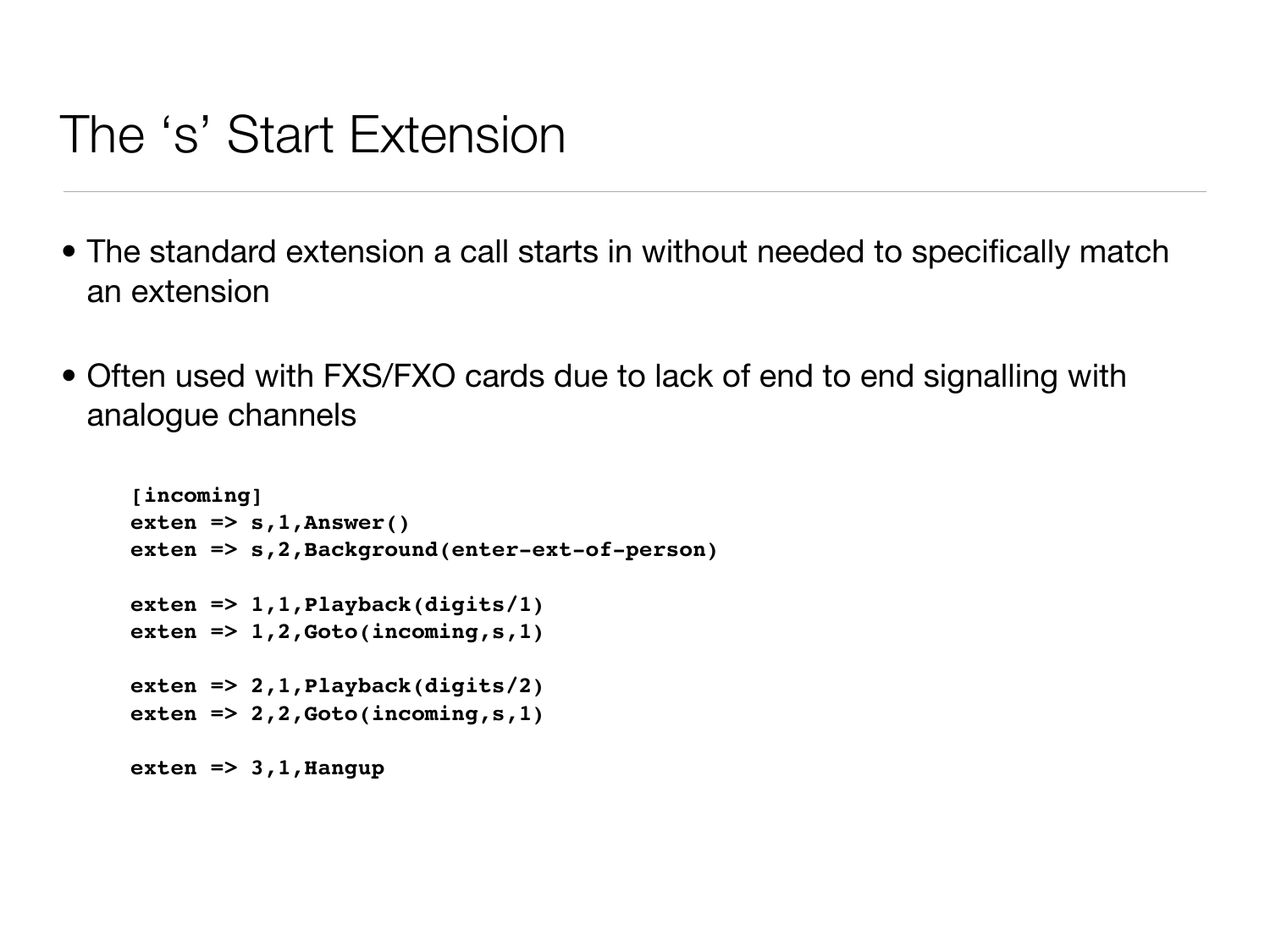# The Standard Extensions

- i : Invalid
- s : Start
- h : Hangup
- t : Timeout
- T : AbsoluteTimeout
- o : Operator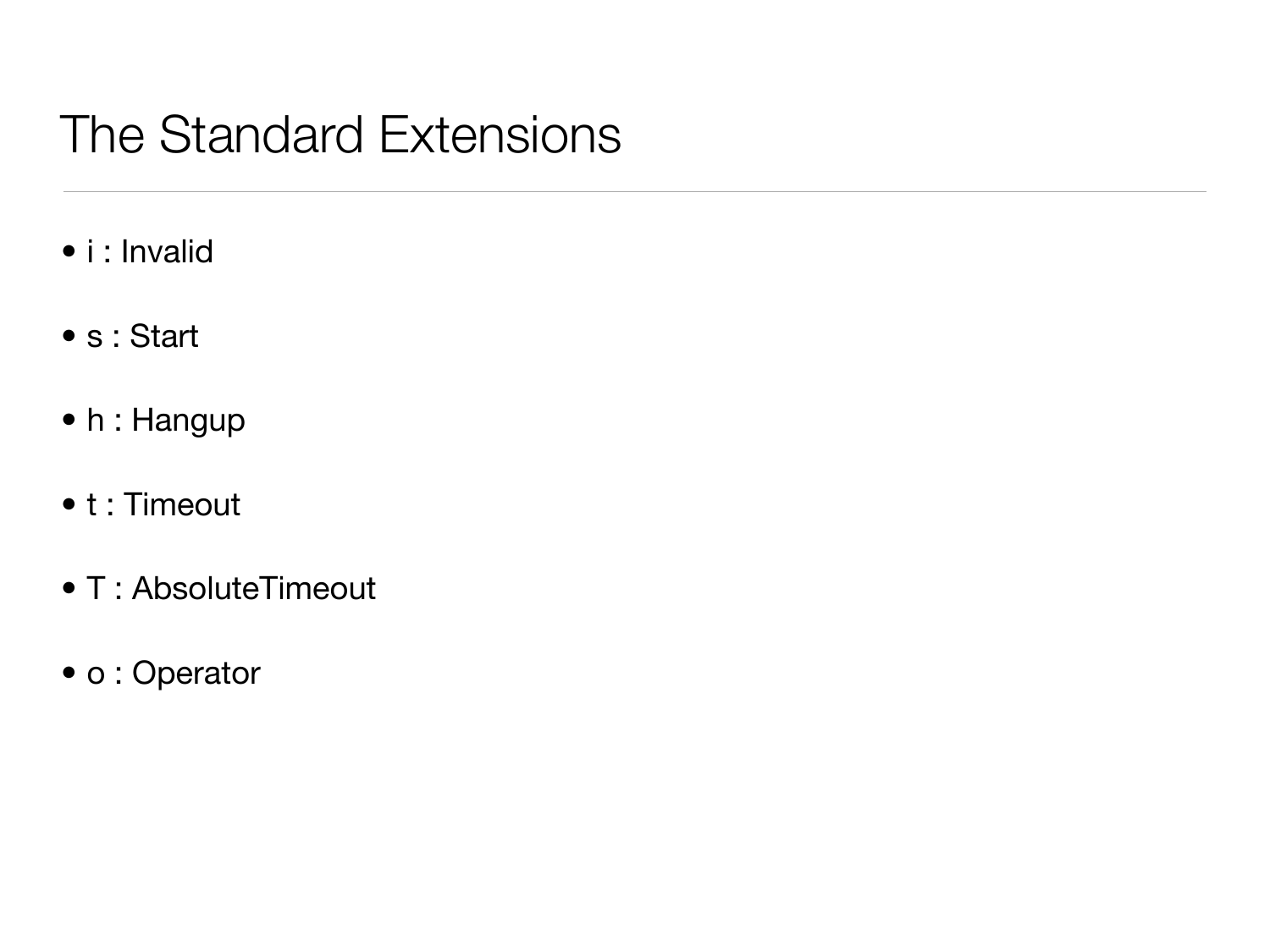# Dial Command

- Dial(*tech/username:password@hostname/extension,ring-timeout,flag*)
- Can include complete information in the dial string, or reference a peer in sip.conf
	- exten => 2000,1, Dial(SIP/passwd:sipdevice@host.tld)

• or

• exten = > 2000, 1, Dial(SIP/sipdevice)

where there is a channel [sipdevice] defined in sip.conf containing at least definitions for username, password and host.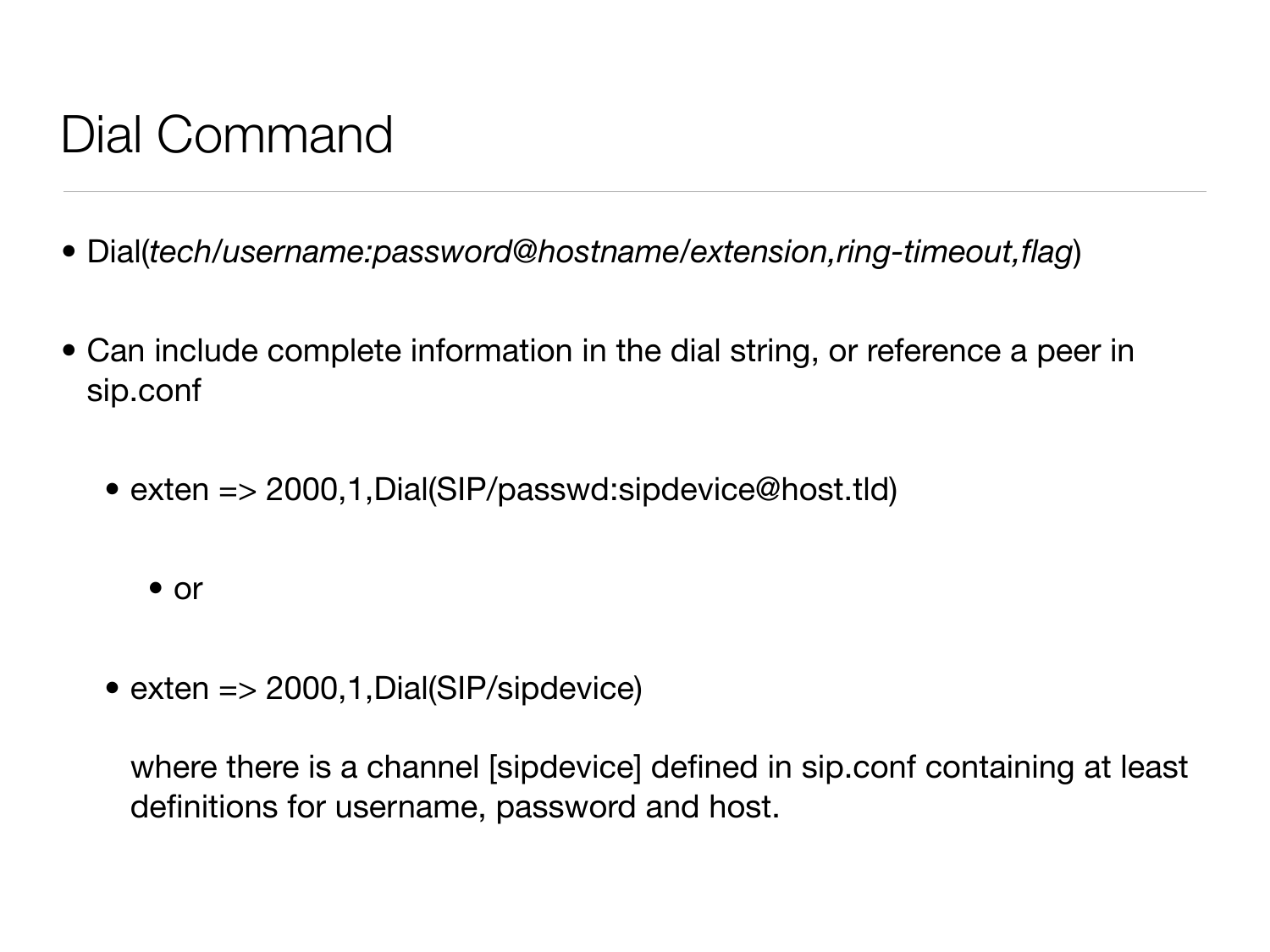## Voicemail

- Comedian Mail a fully functional voicemail system included with Asterisk
	- Supports busy and unavailable messages
	- exten  $\Rightarrow$  2001,1, Voicemail(b2001)
	- exten  $\approx$  2001,1, Voicemail(u2001)
- Voicemail can be emailed out a .wav attachment to users
- Standard IVR voicemail access
	- exten  $\approx$  510,1, VoicemailMain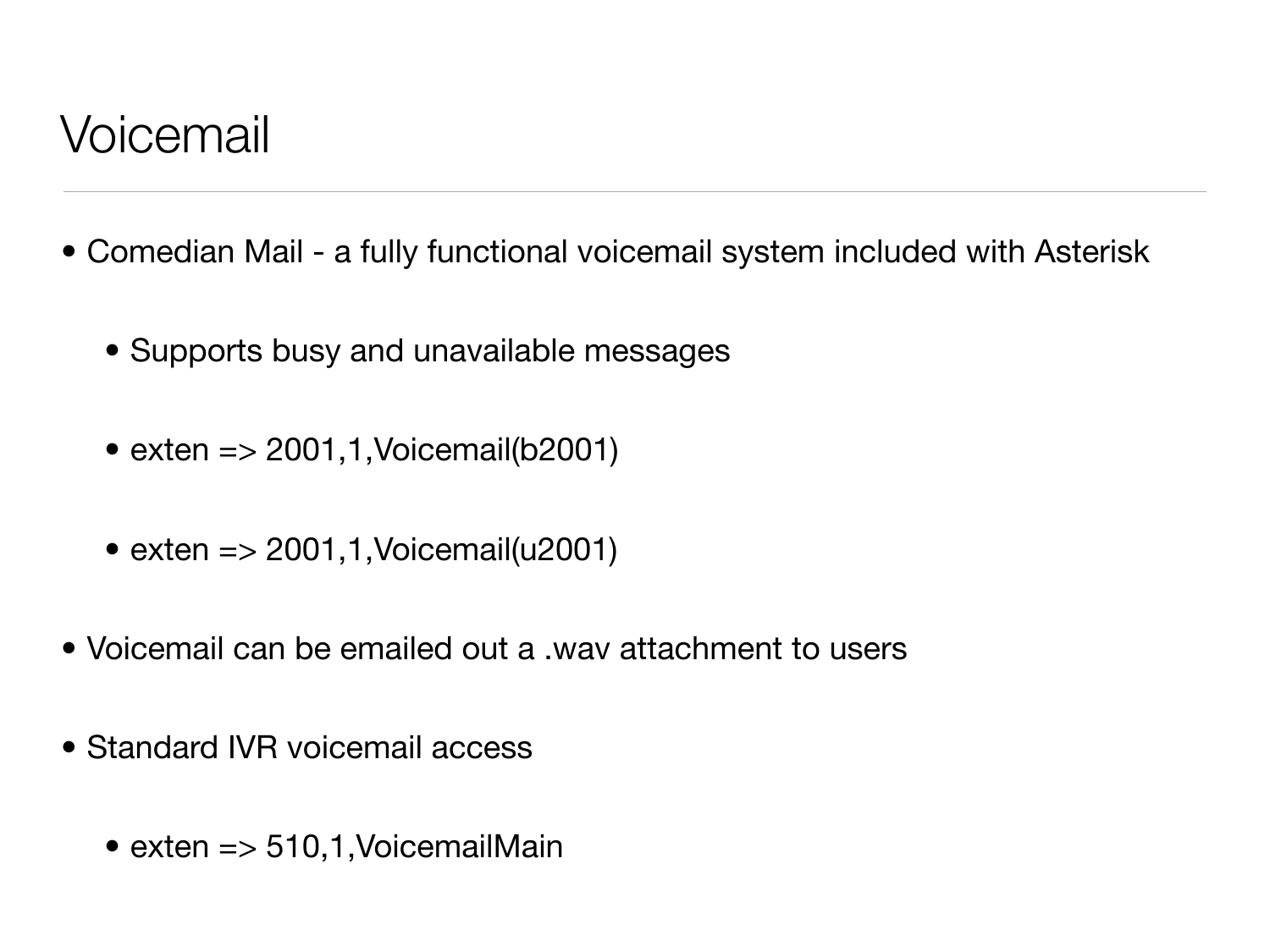#### voicemail.conf

```
[general]
format=wav49|gsm|wav
serveremail=voicemail@jonnynet.net
mailcmd=/usr/sbin/sendmail -t
attach=yes
maxmsg=100
maxmessage=180
skipms=3000
maxsilence=10
silencethreshold=128
maxlogins=3
```

```
emailbody=Dear ${VM_NAME}:\n\n\tjust wanted to let you know you were just left a
  ${VM_DUR} long message (number ${VM_MSGNUM})\nin mailbox ${VM_MAILBOX} from ${V
M_CALLERID}, on ${VM_DATE}, so you might\nwant to check it when you get a chance
   . Thanks!\n\n\t\t\t\t--Asterisk\n
emaildateformat=%A, %B %d, %Y at %r
```
**[default] ; all our mailboxes here ; mailbox number => pin,name,email 2000 => 1234,Jonny[,jonny@jonnynet.net](mailto:jonny@jonnynet.net)**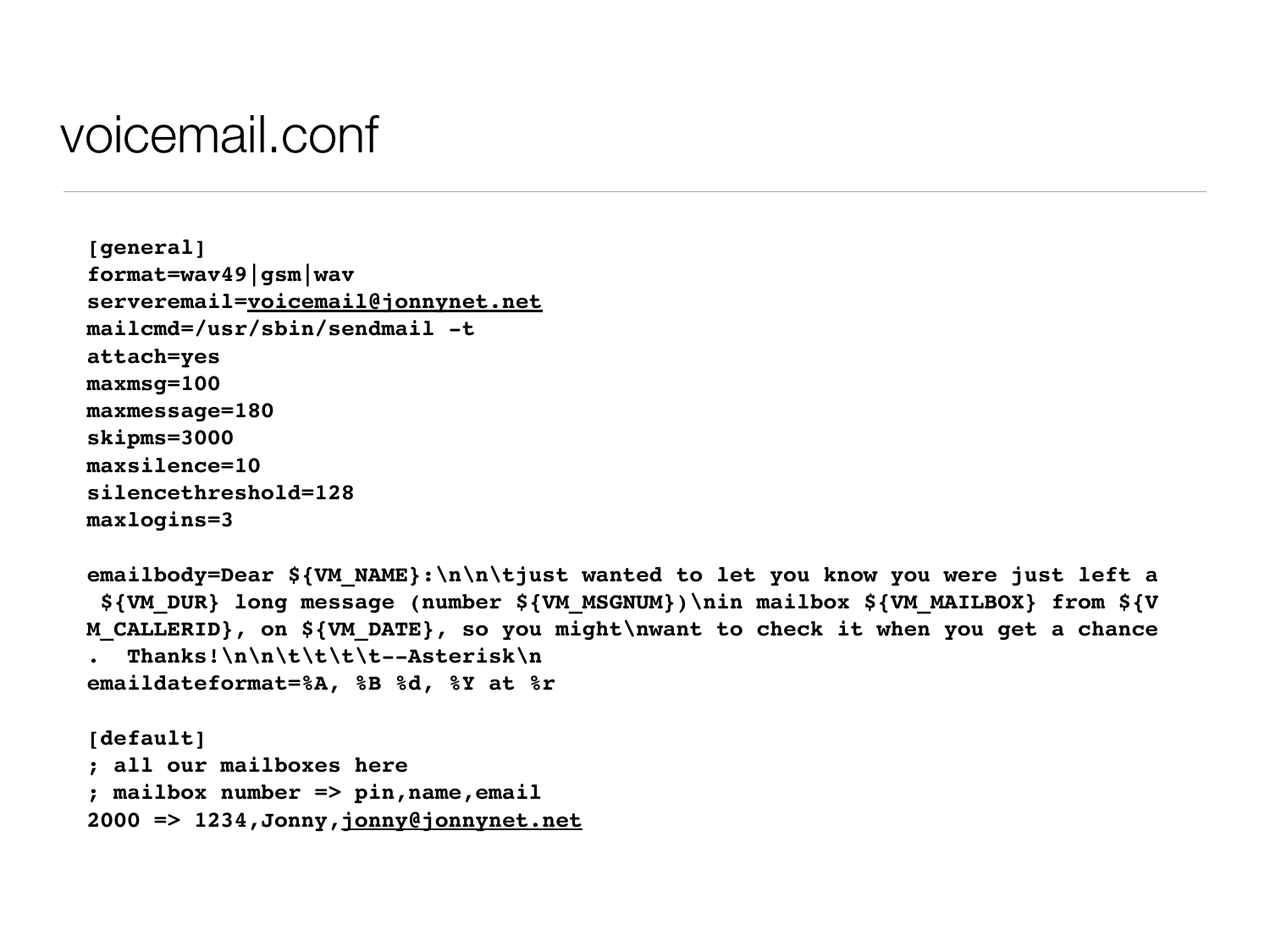# Music on Hold

- Music on hold (MOH) played automatically when a channel is is placed on hold
	- Multiple classes of MOH defined

 $exten \Rightarrow 100, 1,$ Answer() exten  $\Rightarrow$  100,2, MusicOnHold(default) ; class = default, could be any other

- Default file directory, Debian:
	- /usr/share/asterisk/mohmp3
- RedHat, or if compiling from source
	- /var/lib/asterisk/mohmp3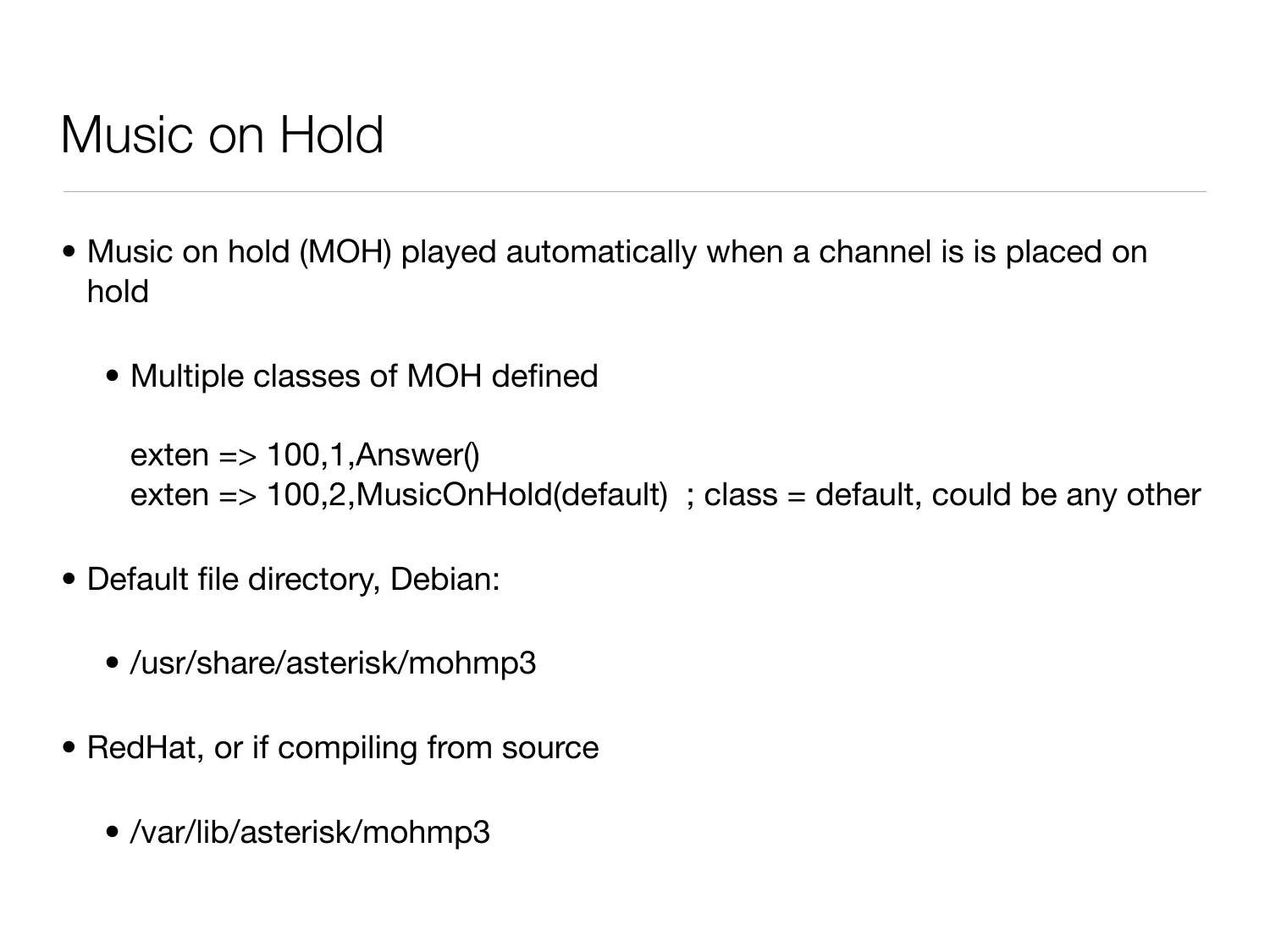#### musiconhold.conf

**[default] ;mode=quietmp3 mode=files directory=/var/lib/asterisk/mohmp3**

| ; valid mode options: |                                                                 |
|-----------------------|-----------------------------------------------------------------|
| ; quietmp3            | -- default                                                      |
| ; $mp3$               | -- loud                                                         |
| ; mp3nb               | -- unbuffered                                                   |
| ; quietmp3nb          | -- quiet unbuffered                                             |
| ; custom              | -- run a custom application                                     |
| ; files               | -- read files from a directory in any Asterisk supported format |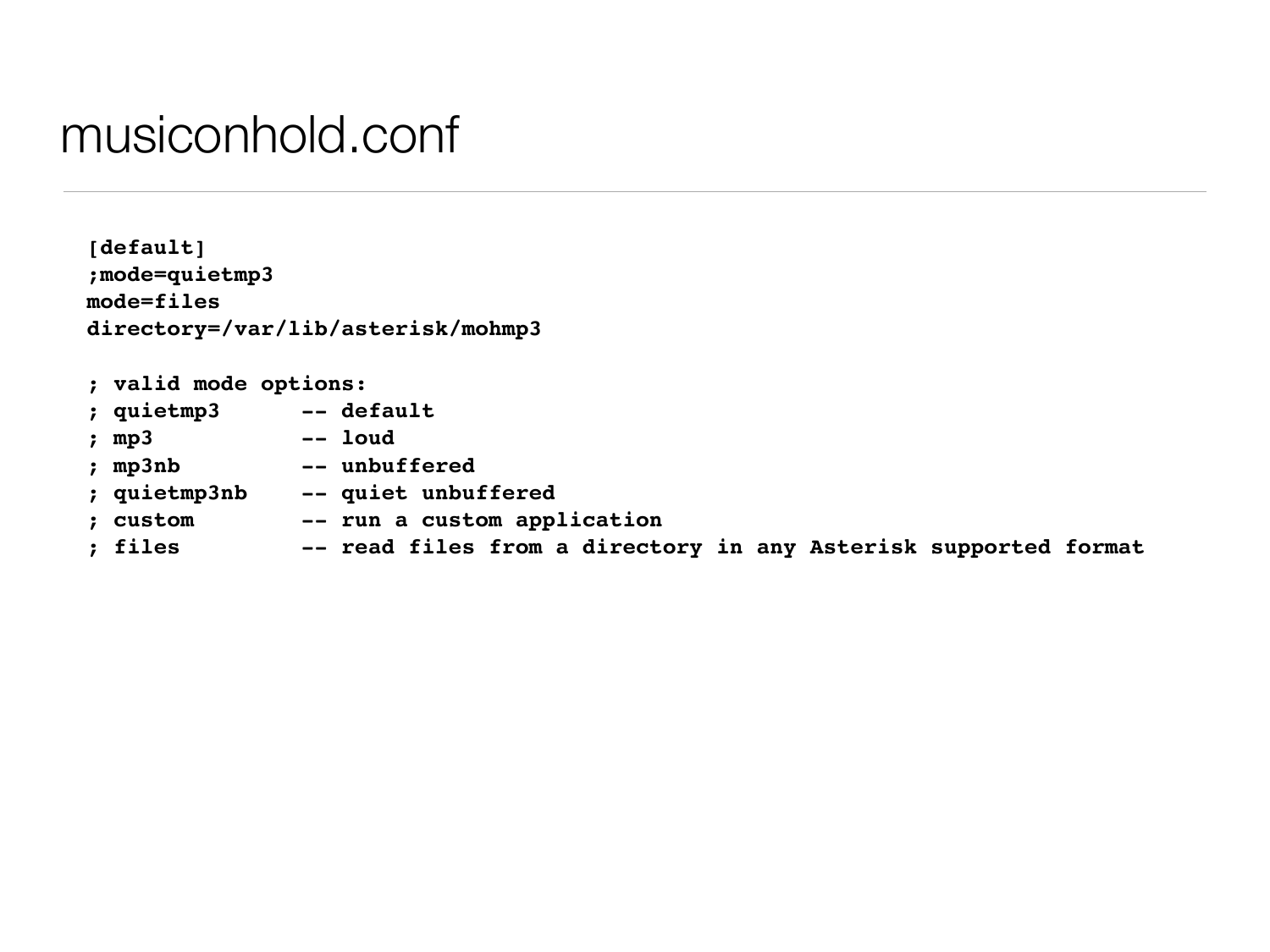## MeetMe Conferencing

- Powerful application built in to Asterisk
- Some use Asterisk purely for it's conferencing abilities
- Ad Hoc MeetMe conferencing, or individual conference rooms with PIN

```
/etc/asterisk/meetme.conf
; Configuration file for MeetMe simple conference rooms
;
[rooms]
; Usage is conf => confno[,pin]
;
conf => 101,1234
conf => 102,2345
/etc/asterisk/extensions.conf
exten => 5101,1,Meetme(101|M)
exten => 5102,2,Meetme(102|M)
```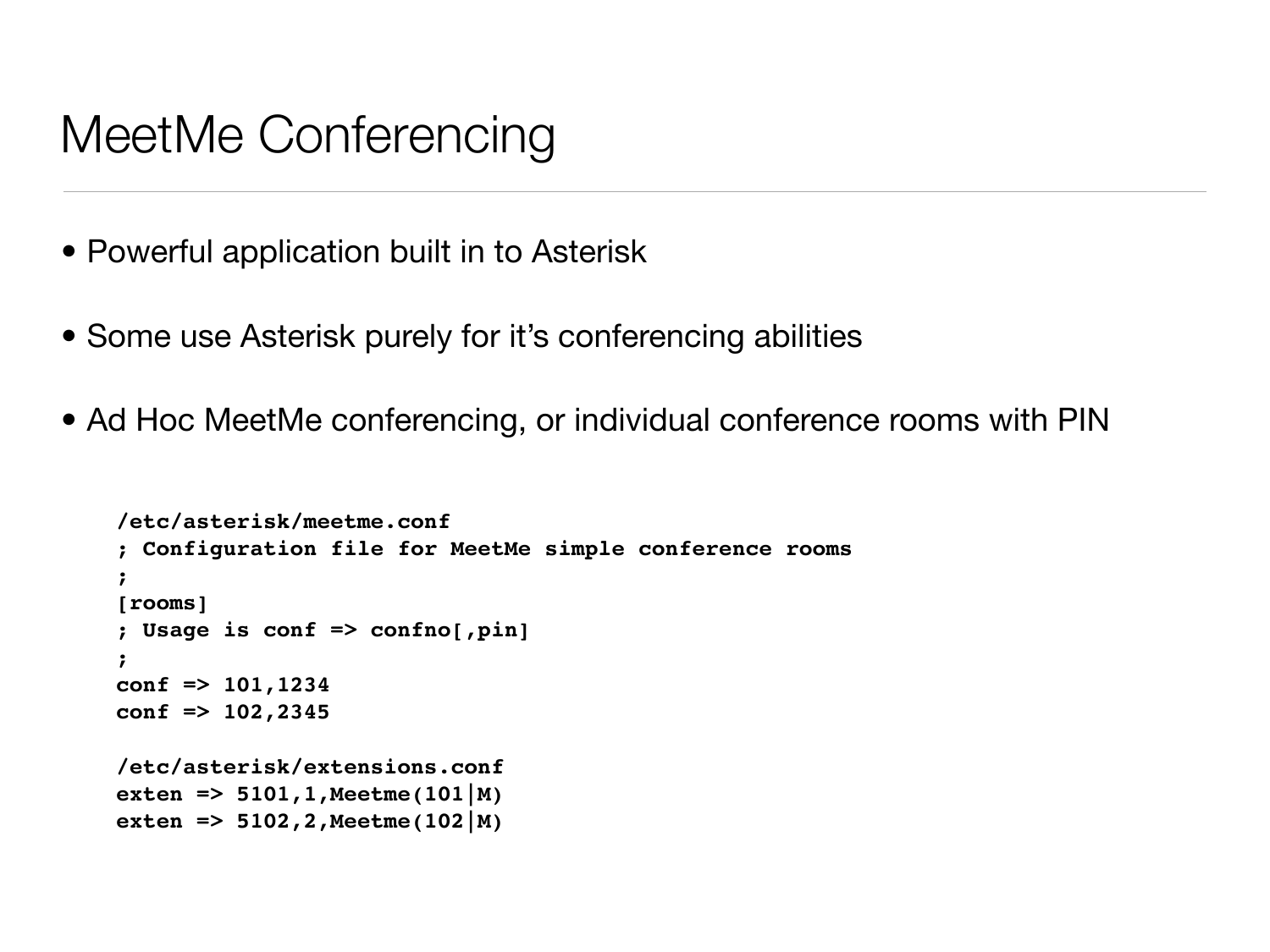# Interactive Voice Response

- Interactive Voice Response (IVR) is inherent to the Asterisk dialplan
- Simply a matter of playing prompts, waiting, accepting input in a channel, and moving around the dial plan
	- Useful applications:
		- Background(prompt-to-play-whilst-waiting-for-intput)
		- Playback(prompt-to-play-whilst-NOT-accepting-input)
		- Goto(context,extension,priority)
		- Dial(SIP/2000)
		- Wait(seconds)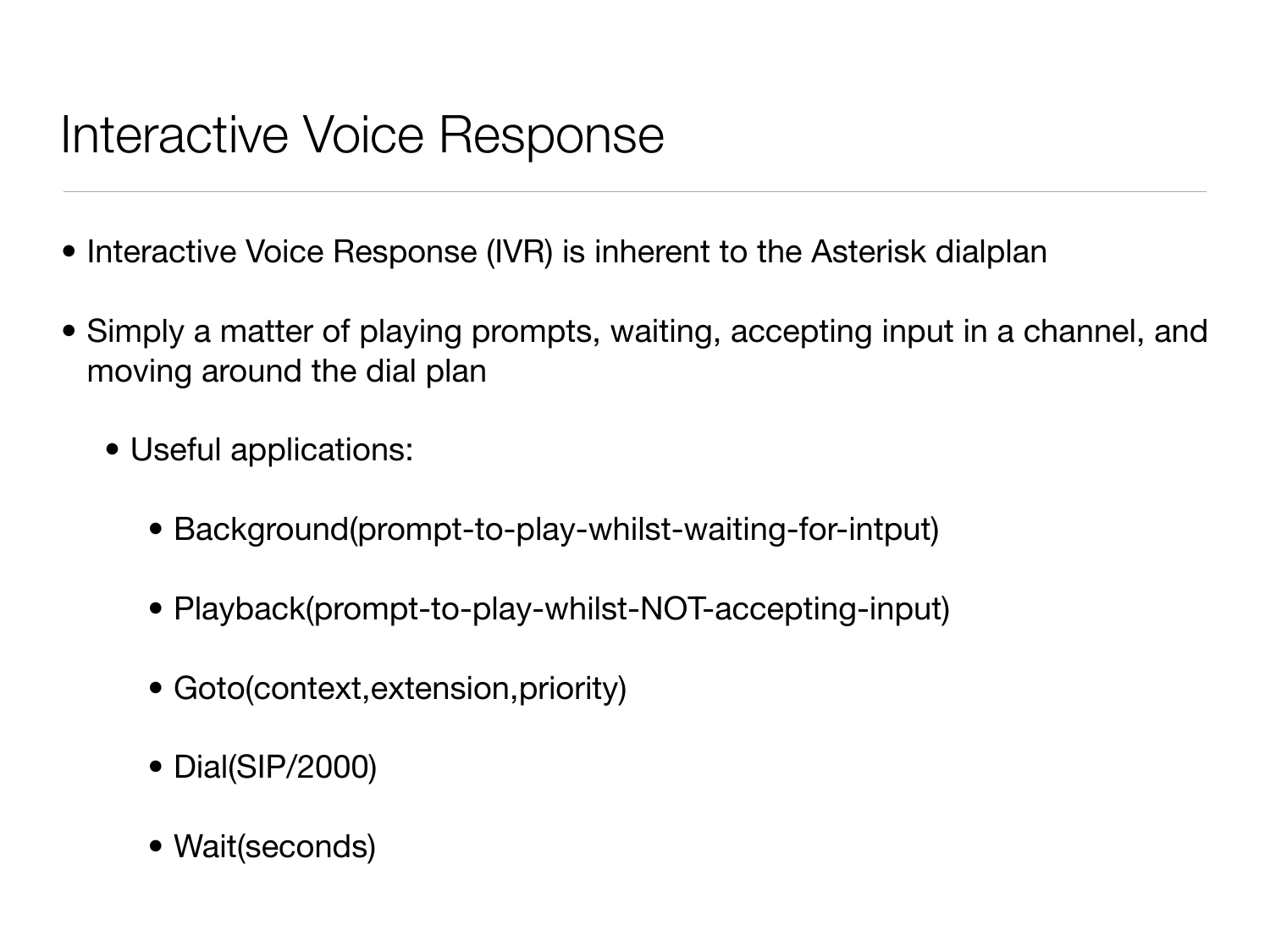#### Sample IVR

```
[test-ivr] 
exten => s,1,Answer() 
exten => s,2,Background(enter-ext-of-person)
exten => s,3,WaitExten(5) 
exten => 1,1,Playback(digits/1) 
exten => 1,2,Goto(incoming,s,1) 
exten => 2,1,Playback(digits/2) 
exten => 2,2,Goto(incoming,s,1) 
exten => i,1,Playback(pbx-invalid) 
exten => i,2,Goto(incoming,s,1) 
exten => t,1,Playback(vm-goodbye) 
exten => t,2,Hangup() 
[phones]
; allow our phones to dial into the IVR
exten => 2010,1,Goto(test-ivr,s,1)
```